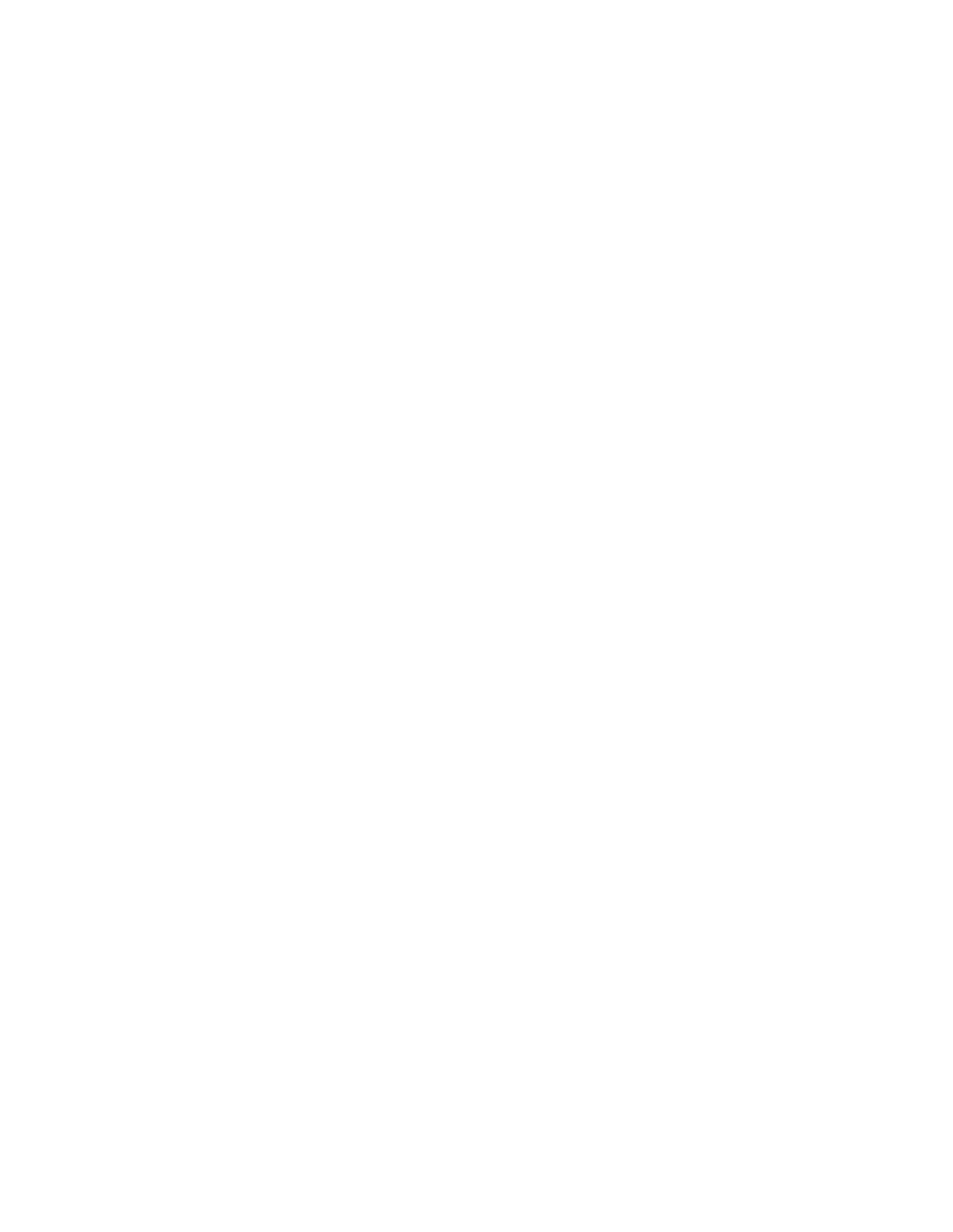# **Table of Contents**

| <b>Section 1</b> |  |
|------------------|--|
| 1.1              |  |
| 1.2              |  |
| <b>Section 2</b> |  |
| 2.1              |  |
| 2.2              |  |
| <b>Section 3</b> |  |
| 3.1              |  |
| 3.2              |  |
| <b>Section 4</b> |  |
| 4.1              |  |
| 4.2              |  |

# **List of Tables**

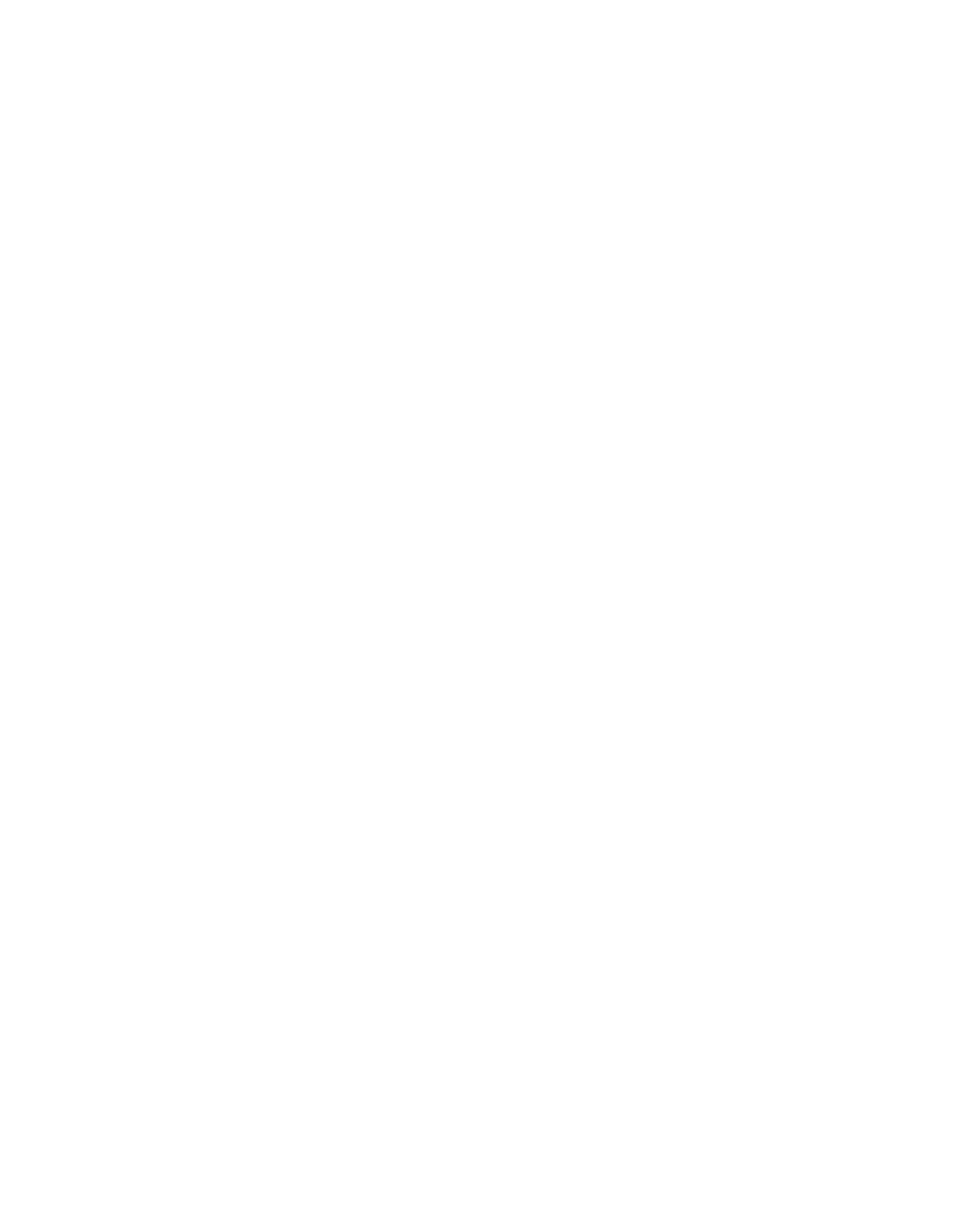# Section 1 **INTRODUCTION**

# 1.1 Background

As part of Los Angeles World Airports' (LAWA's) ongoing efforts to reduce environmental impacts associated with operation of Los Angeles International Airport (LAX), and related commitments by LAWA to surrounding communities, LAWA established a Ground Support Equipment (GSE) Emissions Reduction Policy. Specifically, LAWA established the GSE Emissions Reduction Policy to reduce the airport-wide fleet average composite GSE emission factor at LAX to equal to, or less than, 2.65 grams per horsepower-hour of hydrocarbons plus nitrogen oxides (g/bhp-hr of HC plus NOx) by December 31, 2021 (the "2021 LAX GSE Emissions Goal"). The final GSE Emissions Reduction Policy, which was adopted by the LAWA Board of Airport Commissioners on April 16, 2015 and became effective July 1, 2015, is available at the following link: <http://www.lawa.org/gse/>

# 1.2 Overview of LAX GSE Emissions Reduction Requirements

As set forth in the GSE Emissions Reduction Policy, each GSE Operator at LAX is be required to achieve a composite emissions factor that is equal to or less than 2.65 g/bhp-hr of HC plus NOx for its LAX GSE Fleet by December 31, 2021. Upon achieving the 2021 LAX GSE Fleet Operator Emissions Target, each GSE Operator is required to ensure that its fleet average composite emissions factor does not thereafter exceed the target.

The overall structure and applicability of LAWA's GSE Emissions Reduction Policy are designed to be generally compatible with existing emission control/reduction programs set forth by the California Air Resources Board (CARB). While the requirements of the LAWA GSE Emissions Reduction Policy apply to all operators of GSE at LAX including airlines, tenants, GSE service providers, and LAWA, the specific types of equipment that are subject to the emissions reduction requirements are defined through the following CARB programs:

- the In-Use Off-Road Diesel Vehicle Regulation Program ("ORD");
- the Off-Road Large Spark-Ignition Engine Fleet Requirements Regulation Program ("LSI"); and
- Portable Diesel Engine Airborne Toxic Control Measures ("ATCM").

Internet links to more information regarding each of these programs are provided below in Section 2, Definitions.

Achievement of the LAX GSE Emissions Goal (i.e., 2.65 g/bhp-hr of HC plus NOx) is required to occur by December 31, 2021, and each GSE Operator must submit to LAWA an annual report indicating the current composite emissions factor for its fleet as a general indication of its progress towards meeting that goal. LAWA has developed, in consultation and coordination with GSE operators at LAX, a standardized method for calculating the GSE composite emission factor. That method for calculating the GSE composite emission factor is described below in Section 3, Emissions Factor Calculation Model, and takes into account specific emission factors, assumptions, and approaches utilized in the CARB emissions control/reduction programs referenced above. The requirements for LAX GSE

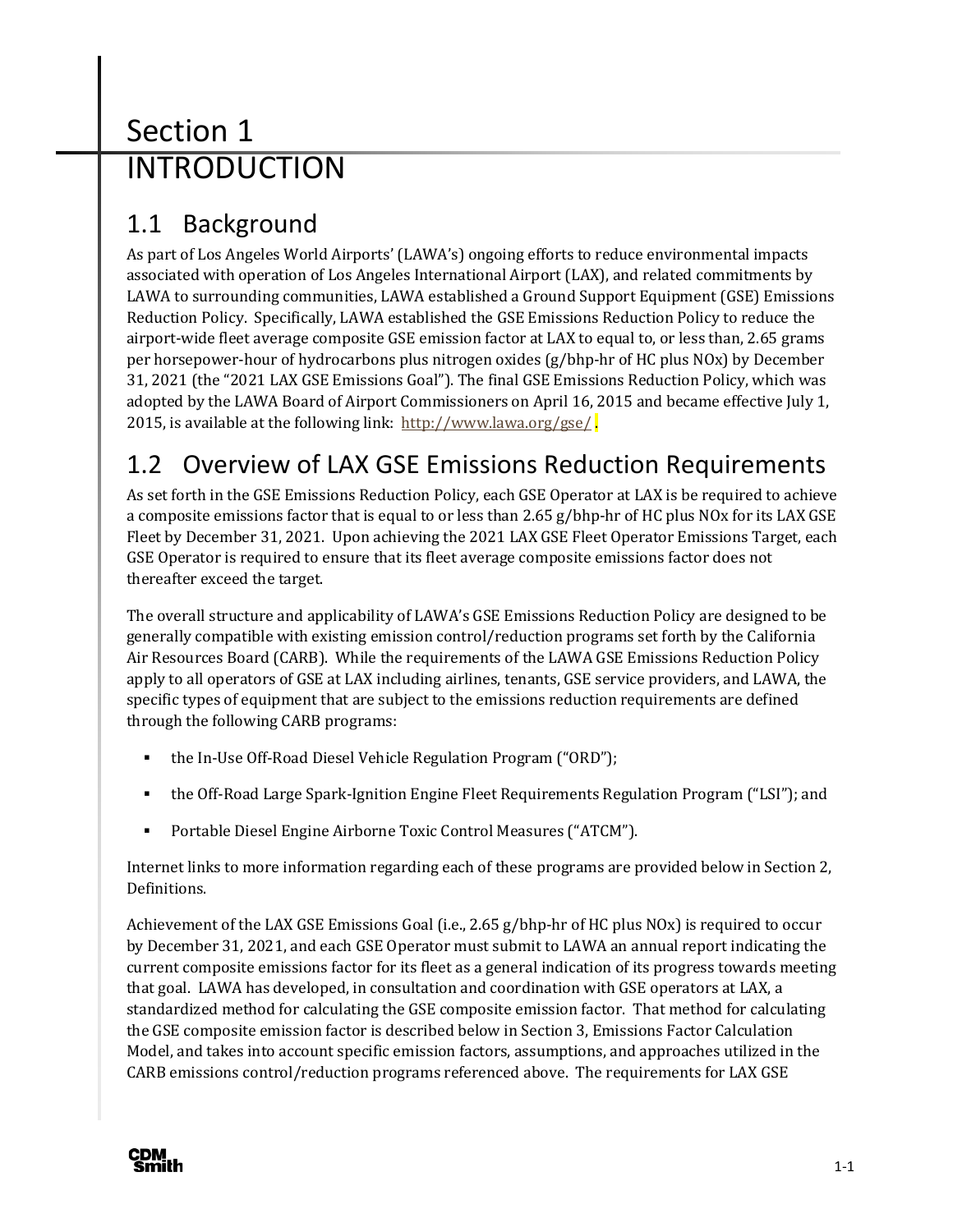Operator annual reports, including the calculated GSE composite emission factor for each Operator's fleet, are delineated below in Section 4, Submittal of Calculator Model Results in Annual Report.

If the average composite emissions factor of a GSE Operator's LAX GSE fleet exceeds 3.0 g/bhp-hr as of March 1, 2019, the GSE Operator shall provide to LAWA an action plan for reducing the average composite emissions factor of its LAX GSE Fleet to be equal to or less than 2.65 g/bhp-hr of HC plus NOx by December 31, 2021. The requirements associated with such an action plan are defined in the LAX Rules and Regulations related to the LAX GSE Emissions Reduction Policy [\(http://www.lawa.org/airops.aspx?id=862.](http://www.lawa.org/airops.aspx?id=862) ).

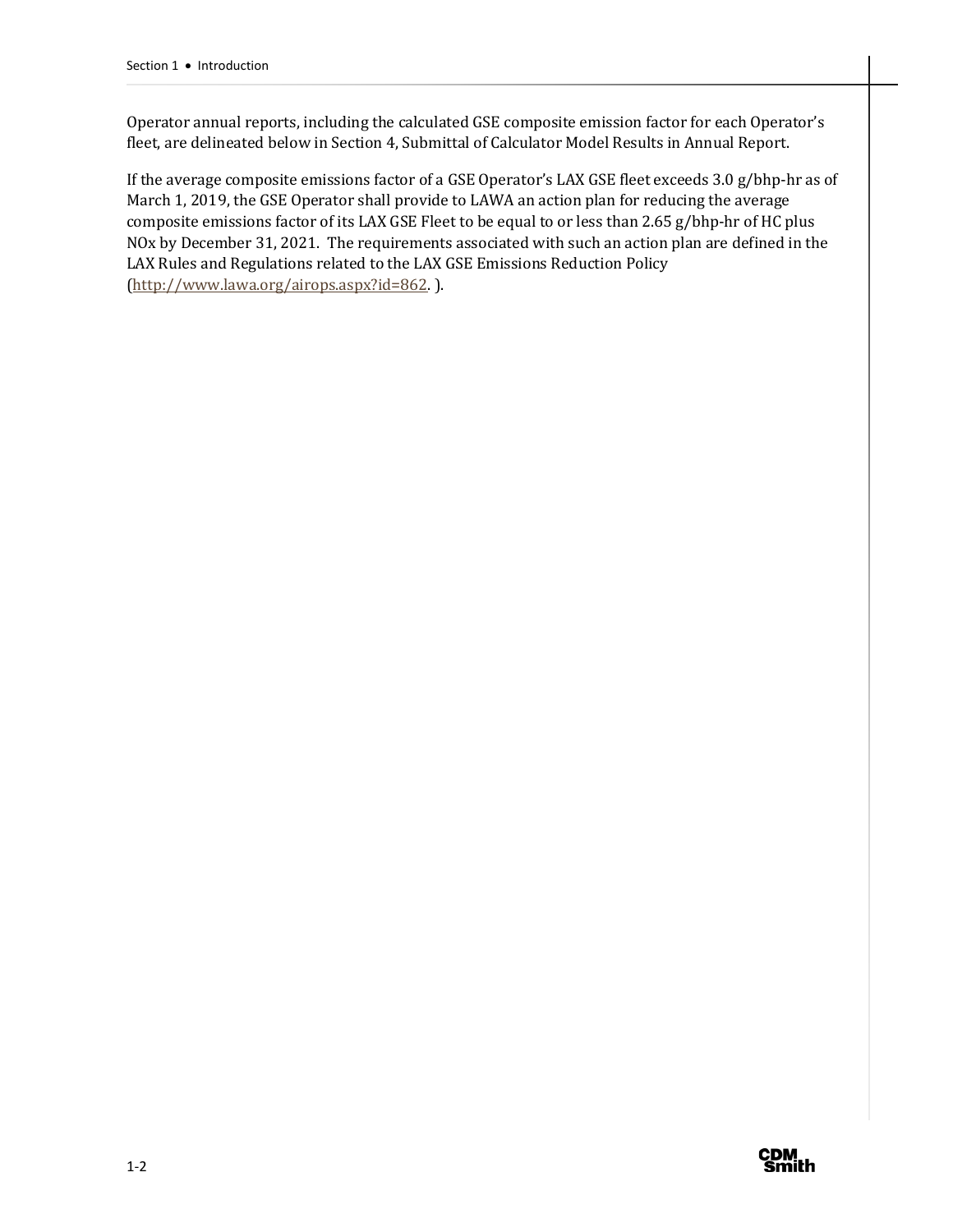# Section 2 DEFINITIONS AND GSE CATEGORIES

### 2.1 Definitions

a. ATCM

"ATCM" refers to the California Air Resources Board's Portable Equipment Registration Program (PERP) and associated Portable Diesel Engine Airborne Toxic Control Measures. More information on ATCM can be found a[t http://www.arb.ca.gov/toxics/atcm/atcm.htm](http://www.arb.ca.gov/toxics/atcm/atcm.htm).

b. CARB

"CARB" refers to the California Air Resources Board.

c. Grams per Brake Horsepower Hour – g/bhp-hr

"Grams per brake horsepower-hour" or g/bhp-hr is a measurement of the grams of pollutant emitted by an engine of a specific horsepower rating over a one hour period.

d. GSE

Ground Support Equipment or "GSE" is any vehicle or equipment used to support aircraft operations that is subject to, or included in compliance plans to meet, the requirements of the CARB In-Use Off-Road Diesel (ORD) Vehicle Regulation Program, CARB Off-Road Large Spark-Ignition (LSI) Engine Fleet Requirements Regulation Program, or CARB Portable Equipment Registration Program and associated Portable Diesel Engine Airborne Toxic Control Measure (ATCM). At LAX, LAWA, airlines and other entities own and operate GSE to support arriving, departing, and parked aircraft.

e. LAWA

"LAWA" refers to Los Angeles World Airports.

f. LAX

"LAX" refers to the Los Angeles International Airport.

g. LAX GSE Fleet

A GSE Operator's "LAX GSE Fleet" is comprised solely of GSE operated at LAX.

h. Low-Use GSE

"Low-Use GSE", which may be excluded from the GSE fleet average emission calculation, shall be determined based on the rules set forth in the applicable CARB program, i.e., ORD, LSI, ATCM. Rules governing Low-Use GSE under these programs can be found at http://www.arb.ca.gov.

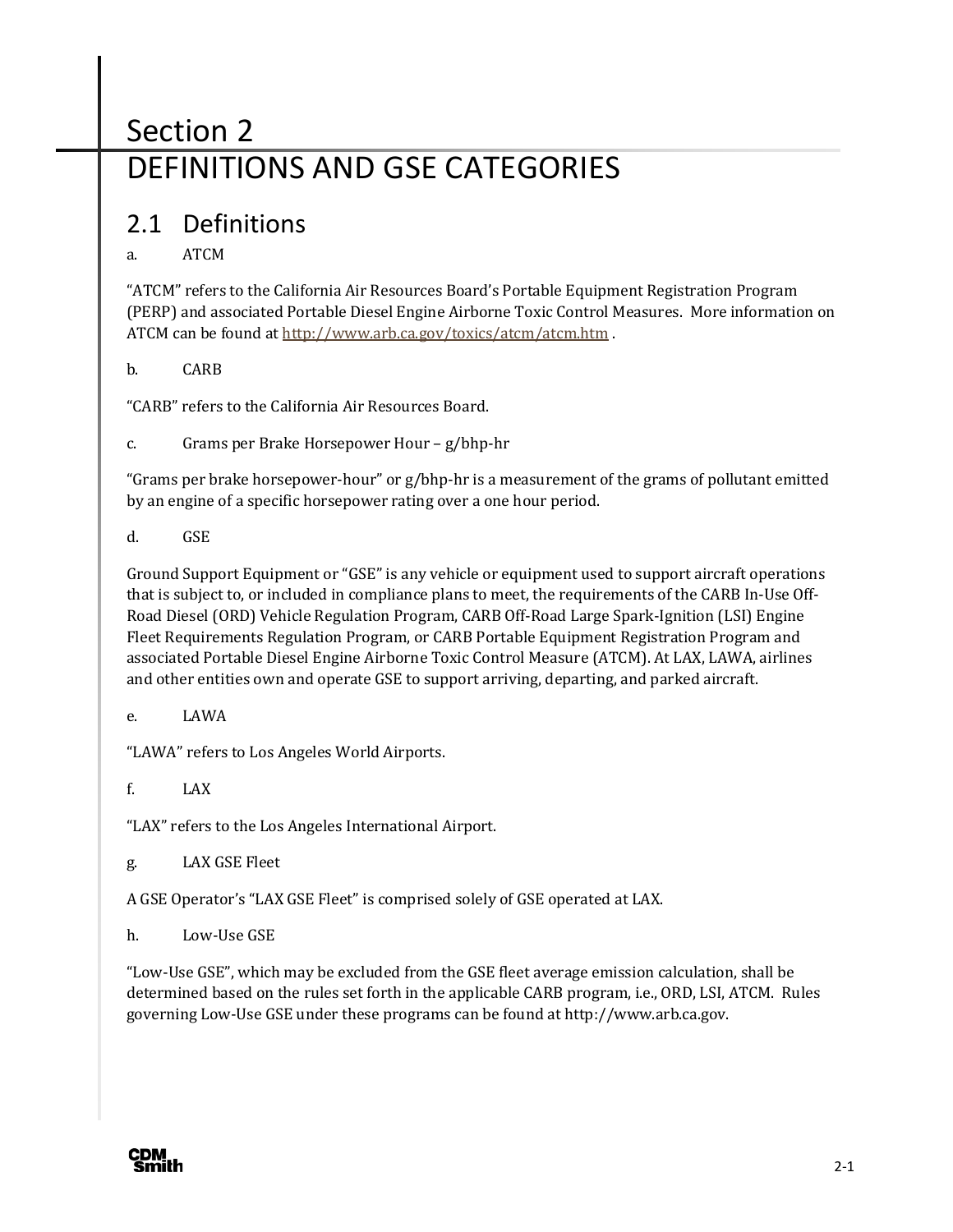#### i. LSI

"LSI" refers to the CARB Off-Road Large Spark-Ignition Engine Fleet Requirements Regulation Program. More information on LSI can be found at http://www.arb.ca.gov/msprog/offroad/orspark/orspark.htm.

j. Operator or GSE Operator

"Operator" or "GSE Operator" shall mean any Airport Contractor, Airport Lessee, or Airport Licensee that operates GSE at LAX.

k. ORD

"ORD" refers to the CARB In-Use Off-Road Diesel Vehicle Regulation Program. More information on ORD can be found at http://www.arb.ca.gov/msprog/ordiesel/ordiesel.htm.

l. Small Equipment

"Small Equipment" is a category of GSE, which covers equipment with internal combustion engines of less than 25 horsepower (excluding electric-powered GSE). Such equipment includes portable generators, power-washers, landscaping equipment, small compressors, and the like.

### 2.2 GSE Categories

Table 2-1 presents common categories of GSE, recognizing that specific types of equipment may be referenced differently by individual GSE operators; however, use of the following GSE category names by LAX GSE operators when calculating GSE composite emission factors and in submitting annual report data will help achieve better consistency and compatibility of airport-wide data.

| Table 2-1. GSE Categories, Descriptions, and Examples |                                                                                                                |                                |  |
|-------------------------------------------------------|----------------------------------------------------------------------------------------------------------------|--------------------------------|--|
| <b>GSE Category</b>                                   | <b>Description</b>                                                                                             | <b>Reference Model/Picture</b> |  |
| Air Conditioner                                       | PORTABLE; either on skids, carts,<br>or on the back of truck beds, that<br>provide conditioned air to aircraft |                                |  |
|                                                       |                                                                                                                | ACE 802: www.fsm-vienna.at     |  |

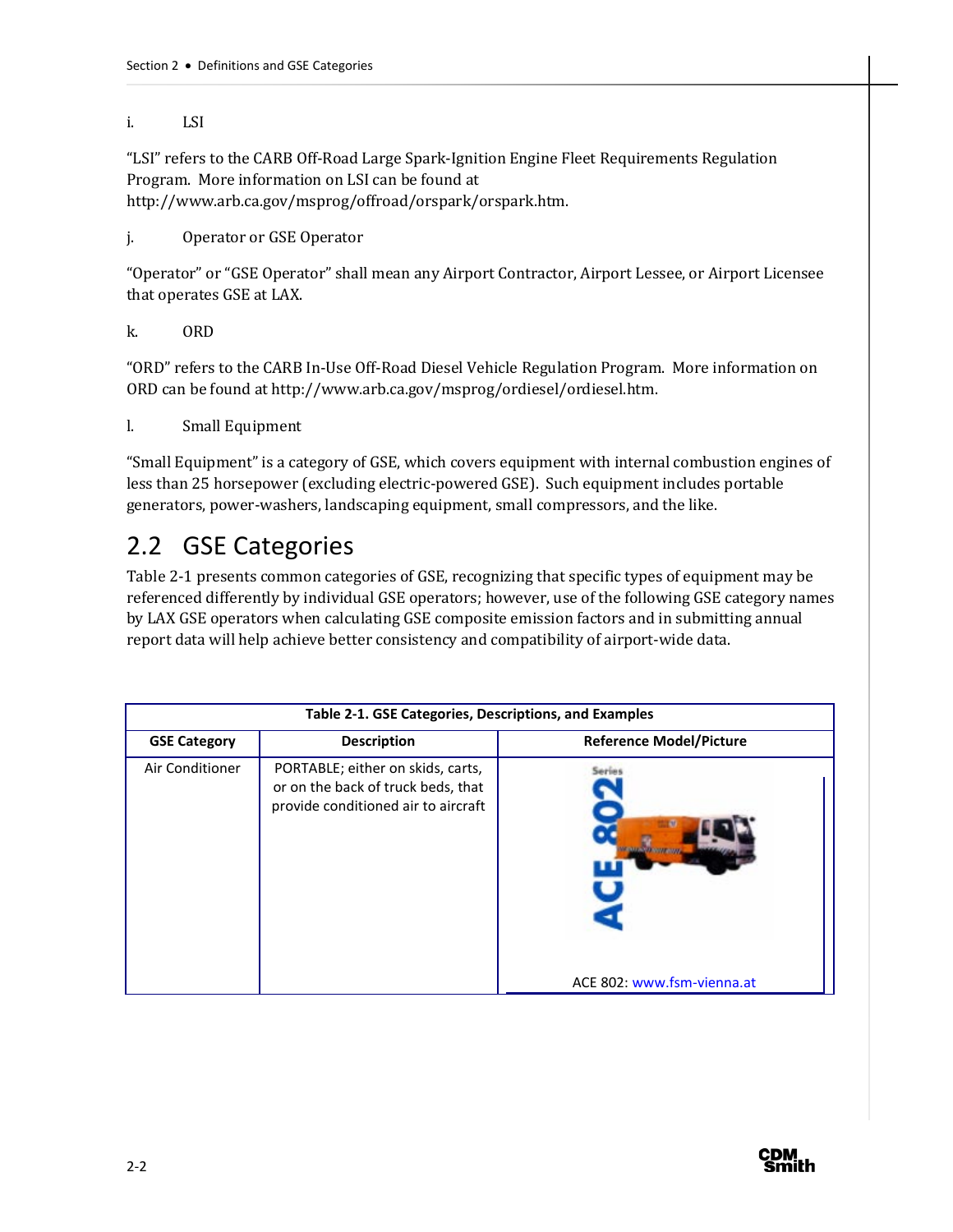|                         | Table 2-1. GSE Categories, Descriptions, and Examples                                                                                                                                                                                                                                           |                                |  |  |
|-------------------------|-------------------------------------------------------------------------------------------------------------------------------------------------------------------------------------------------------------------------------------------------------------------------------------------------|--------------------------------|--|--|
| <b>GSE Category</b>     | <b>Description</b>                                                                                                                                                                                                                                                                              | <b>Reference Model/Picture</b> |  |  |
|                         |                                                                                                                                                                                                                                                                                                 |                                |  |  |
|                         |                                                                                                                                                                                                                                                                                                 | ACE 804: www.fsm-vienna.at     |  |  |
| Air Start               | PORTABLE; that provide high air<br>flow to start aircraft jet engines;<br>can be internal combustion (IC)<br>engines or turbine engines. Will<br>be assumed to be IC unless<br>specified as turbine. Bottle-starts<br>(compressed air) will not be<br>included in GSE emissions<br>calculations | <b>Series</b>                  |  |  |
|                         |                                                                                                                                                                                                                                                                                                 | ACE 300/400: www.fsm-vienna.at |  |  |
| <b>Aircraft Tractor</b> | Includes wide-body, narrow-body,<br>push-back, and long-haul or<br>maintenance tractors used to<br>move aircraft (aka paymover);<br>conventional and towbarless;<br>(mounted GPU engines should be<br>reported as a separate unit under                                                         |                                |  |  |
|                         | "Ground Power Unit" - see below)                                                                                                                                                                                                                                                                | S&S/TUG GT-35: www.ssss.com    |  |  |
|                         |                                                                                                                                                                                                                                                                                                 |                                |  |  |
|                         |                                                                                                                                                                                                                                                                                                 | S&S/TUG MC: www.ssss.com       |  |  |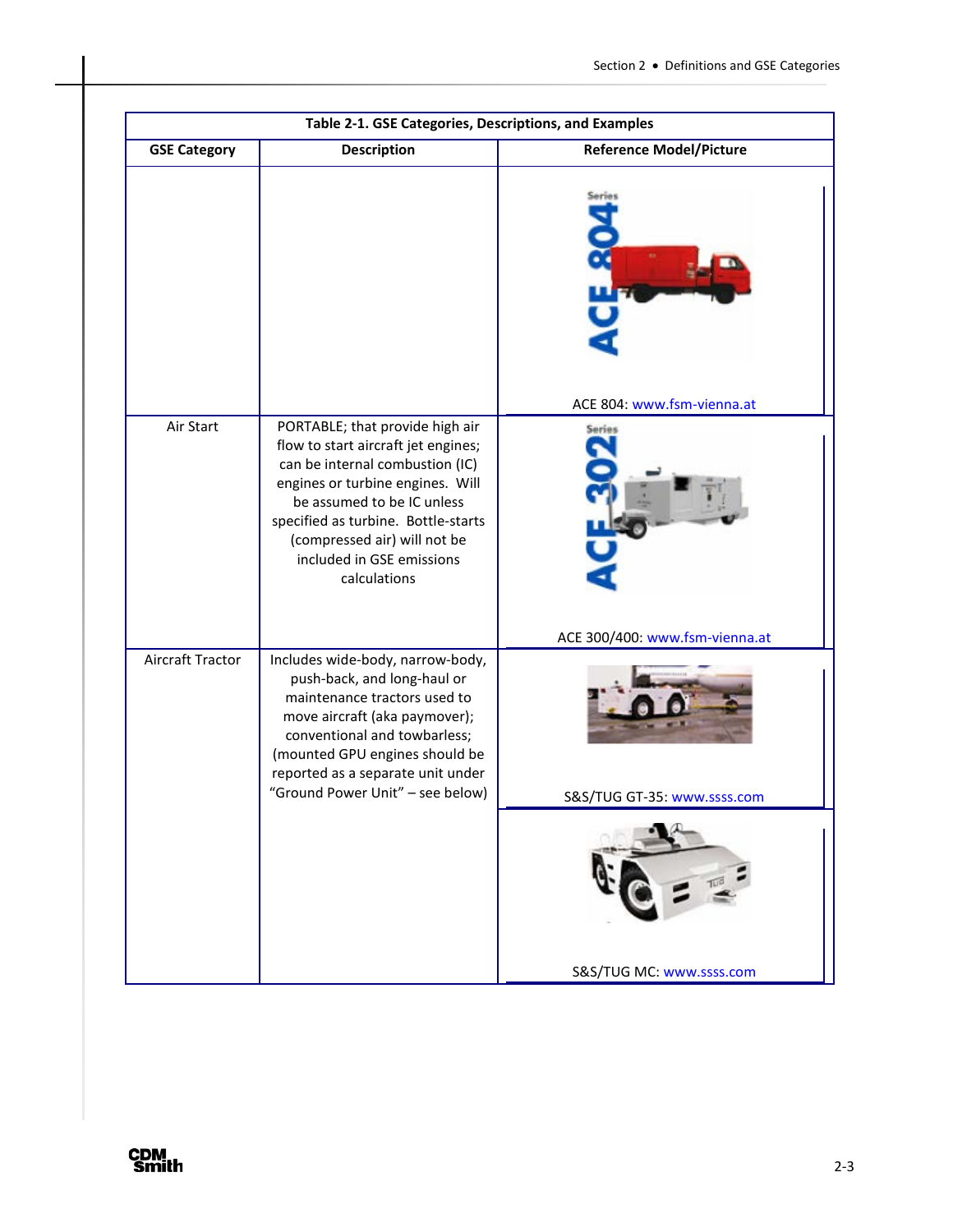|                        | Table 2-1. GSE Categories, Descriptions, and Examples                                                                                                                                                                                                                                                                                                       |                                              |
|------------------------|-------------------------------------------------------------------------------------------------------------------------------------------------------------------------------------------------------------------------------------------------------------------------------------------------------------------------------------------------------------|----------------------------------------------|
| <b>GSE Category</b>    | <b>Description</b>                                                                                                                                                                                                                                                                                                                                          | <b>Reference Model/Picture</b>               |
|                        |                                                                                                                                                                                                                                                                                                                                                             |                                              |
|                        |                                                                                                                                                                                                                                                                                                                                                             | Douglas TBL-180: www.douglas-tugmaster.co.uk |
|                        |                                                                                                                                                                                                                                                                                                                                                             |                                              |
|                        |                                                                                                                                                                                                                                                                                                                                                             | Douglas TBL-400: www.douglas-tugmaster.co.uk |
|                        |                                                                                                                                                                                                                                                                                                                                                             |                                              |
|                        |                                                                                                                                                                                                                                                                                                                                                             | S&S/TUG GT-50G: www.ssss.com                 |
|                        |                                                                                                                                                                                                                                                                                                                                                             |                                              |
|                        |                                                                                                                                                                                                                                                                                                                                                             | S&S/TUG T-750: www.ssss.com                  |
| <b>Baggage Tractor</b> | Hitched to a series of carts to<br>transport luggage between the<br>aircraft and the terminal;<br>distinguished from cargo tractor<br>by drawbar (3,000 lbs. vs. 5,000<br>Ibs. for cargo tractor), tow<br>capacity (30,000 lbs. vs. 50,000<br>Ibs.) and duty cycle (intermittent<br>vs. 6-12 hrs. non-stop) (see also<br>"Cargo Tractor" description below) |                                              |
|                        |                                                                                                                                                                                                                                                                                                                                                             | S&S/TUG MA-50: www.ssss.com                  |

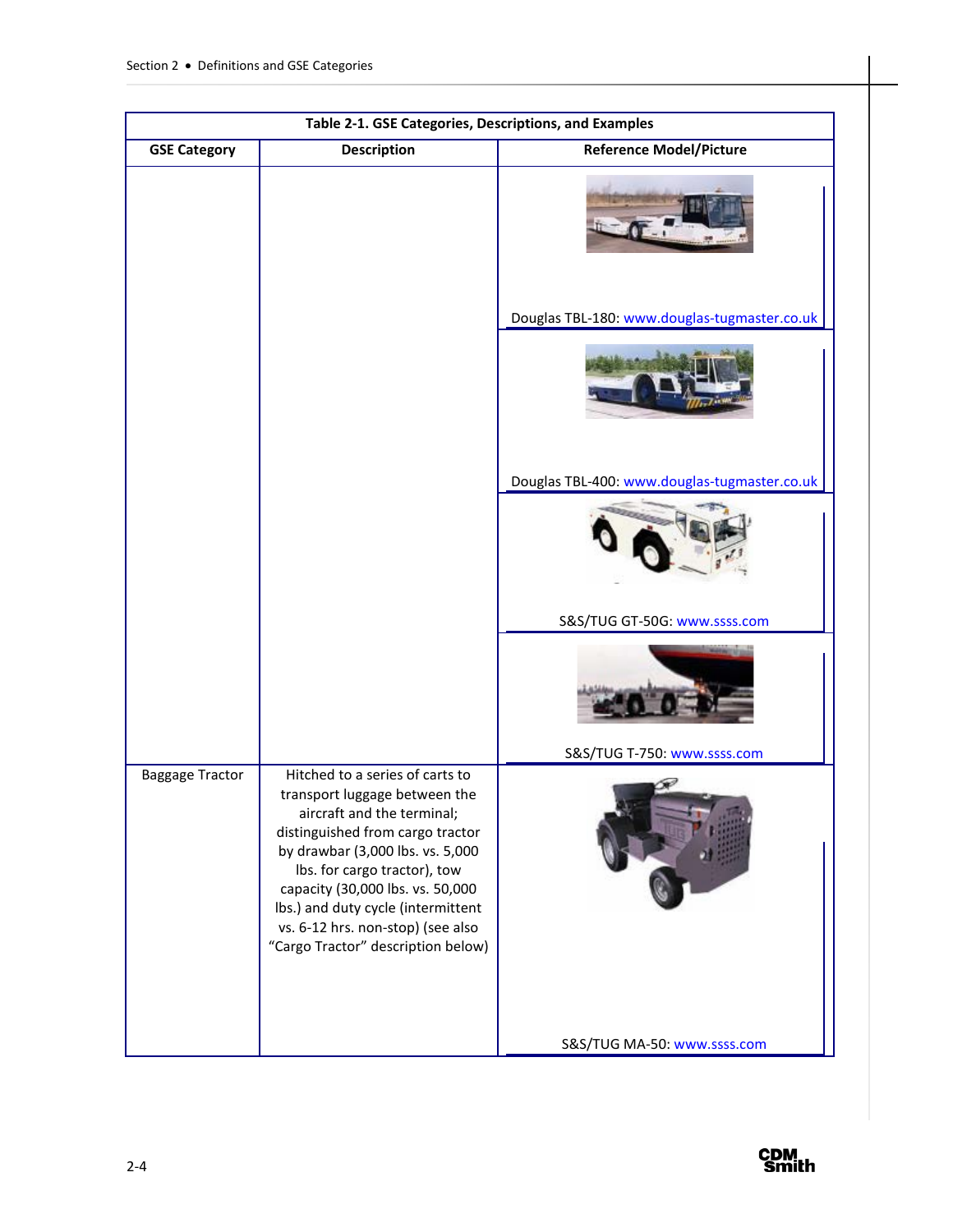|                        | Table 2-1. GSE Categories, Descriptions, and Examples             |                                             |  |  |
|------------------------|-------------------------------------------------------------------|---------------------------------------------|--|--|
| <b>GSE Category</b>    | <b>Description</b>                                                | <b>Reference Model/Picture</b>              |  |  |
| <b>Belt Loader</b>     | Used to load baggage into aircraft                                |                                             |  |  |
|                        |                                                                   | S&S TUG 660: www.ssss.com                   |  |  |
| Bobtail                | ORE                                                               |                                             |  |  |
|                        |                                                                   | Eagle Bobtail F350:                         |  |  |
|                        |                                                                   | www.eagleindustrialtruck.com                |  |  |
| Cabin Service<br>Truck | ORE; classify as "Catering Truck"<br>(same duty cycle, emissions) |                                             |  |  |
|                        |                                                                   | Hi-Way/TUG 660 chassis: www.tescohilift.com |  |  |
|                        |                                                                   | <b>SERVISAIR</b>                            |  |  |
|                        |                                                                   | Hi-Way F650 chassis: www.tescohilift.com    |  |  |

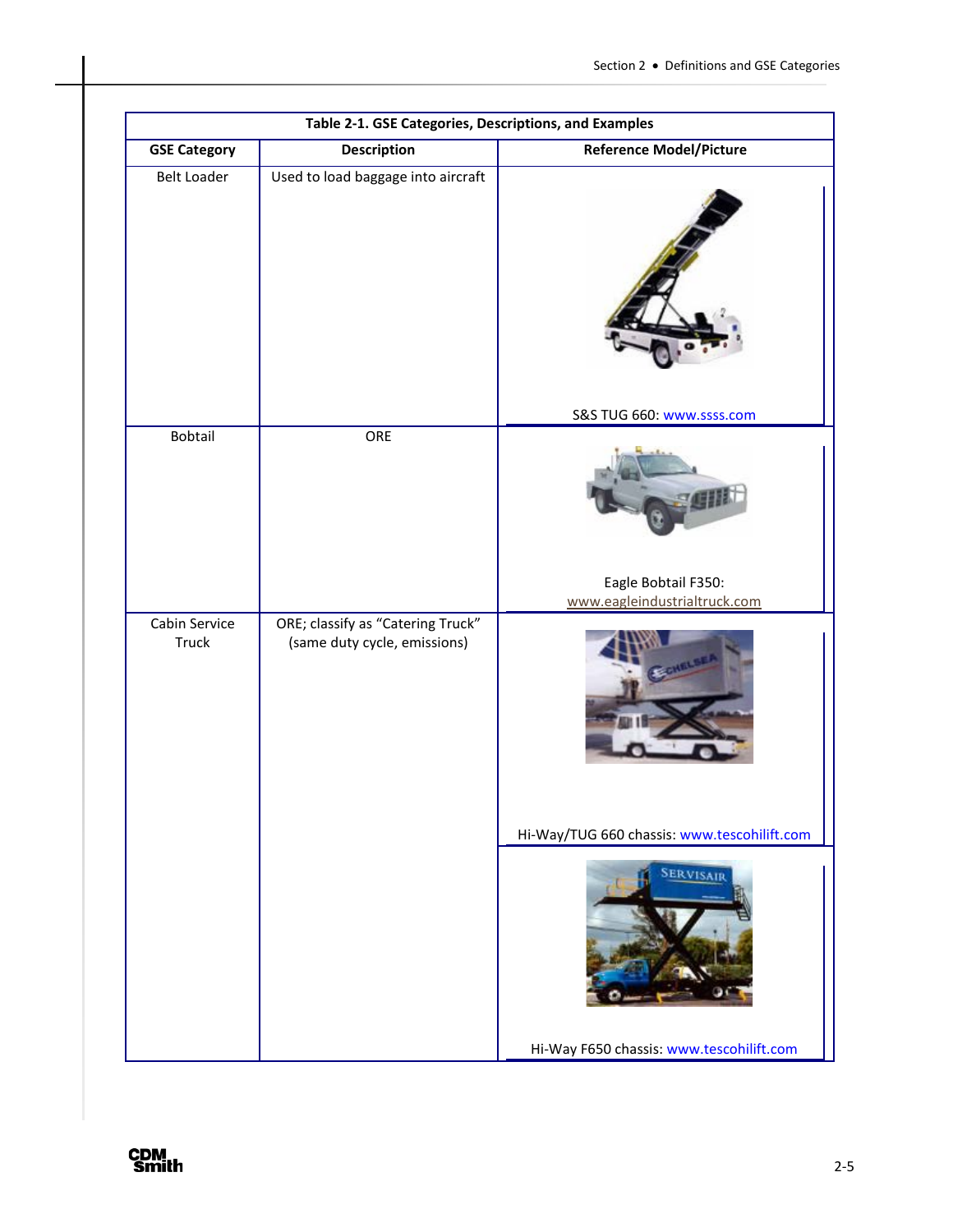| Table 2-1. GSE Categories, Descriptions, and Examples |                                                                                                                                                                                                                                                                                                                                                                                          |                                     |  |
|-------------------------------------------------------|------------------------------------------------------------------------------------------------------------------------------------------------------------------------------------------------------------------------------------------------------------------------------------------------------------------------------------------------------------------------------------------|-------------------------------------|--|
| <b>GSE Category</b>                                   | <b>Description</b>                                                                                                                                                                                                                                                                                                                                                                       | <b>Reference Model/Picture</b>      |  |
| Cargo Loader                                          | Loads cargo in aircraft via a<br>platform that is loaded then<br>launched up to the deck level                                                                                                                                                                                                                                                                                           |                                     |  |
|                                                       |                                                                                                                                                                                                                                                                                                                                                                                          | FMC Commander 15: www.fsm-vienna.at |  |
|                                                       |                                                                                                                                                                                                                                                                                                                                                                                          |                                     |  |
|                                                       |                                                                                                                                                                                                                                                                                                                                                                                          | FMC Commander 30: www.airport-      |  |
|                                                       |                                                                                                                                                                                                                                                                                                                                                                                          | technology.com                      |  |
| Cargo Tractor                                         | Hauls heavy cargo loads in carts;<br>distinguished from baggage<br>tractors by drawbar (4,000-12,000<br>lbs. vs. 3,000-3,500 lbs. for<br>baggage tractors), tow capacity<br>(50,000-60,000 lbs. vs. 30,000 lbs.)<br>and duty cycle (6-12 hrs. non-stop<br>vs. intermittent); also, cargo<br>tractors frequently use a side hitch<br>(see also description of "Baggage<br>Tractor" above) |                                     |  |
|                                                       |                                                                                                                                                                                                                                                                                                                                                                                          | S&S/TUG MT: www.ssss.com            |  |
| Cart                                                  | Include only self-propelled carts<br>(e.g., personnel carts, some<br>lavatory carts and hydrant carts) in<br>the inventory; do not include<br>baggage carts, cargo carts, hydrant<br>carts, etc., that are towed.                                                                                                                                                                        |                                     |  |
|                                                       |                                                                                                                                                                                                                                                                                                                                                                                          | Taylor Dunn: www.taylor-dunn.com    |  |

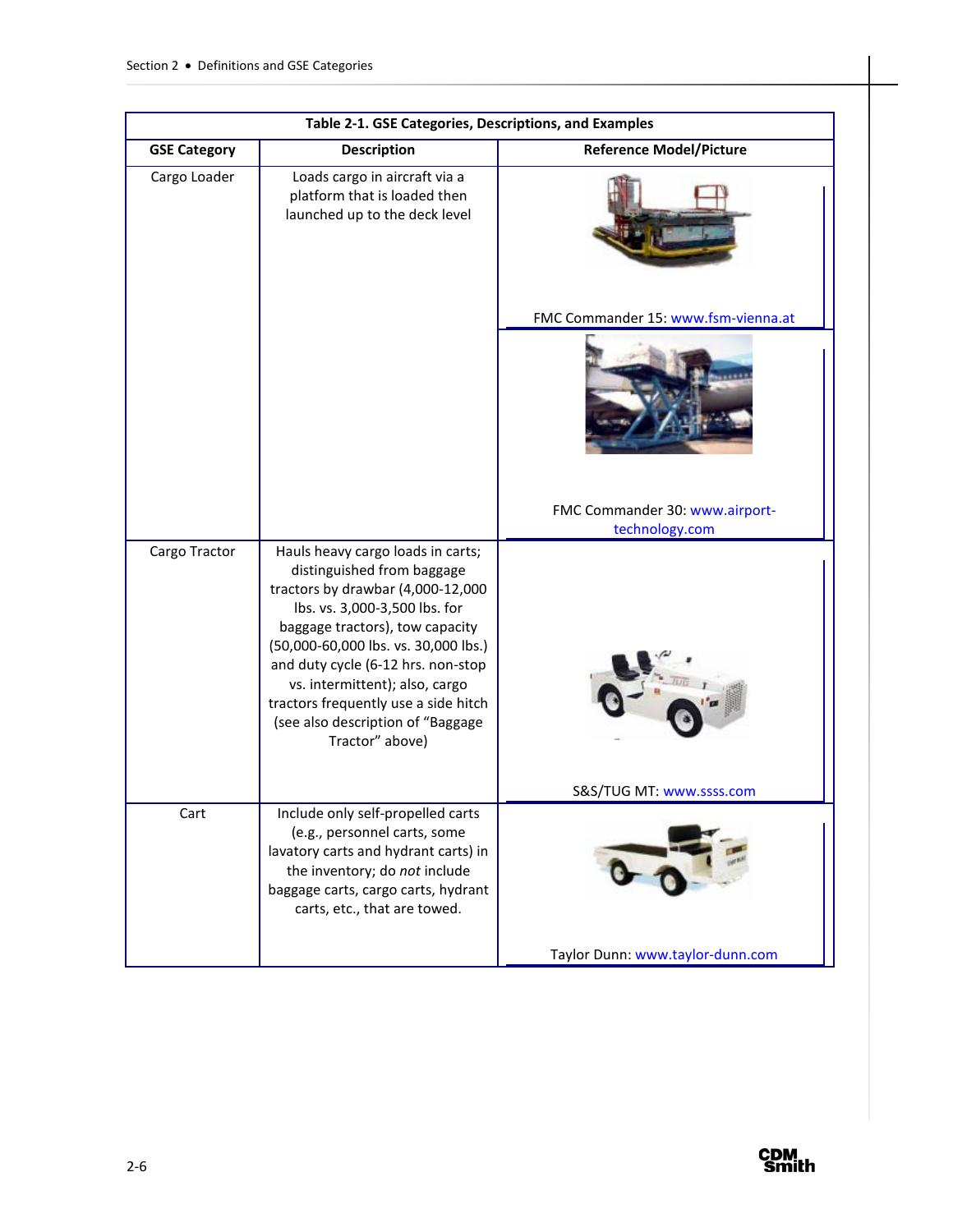|                       | Table 2-1. GSE Categories, Descriptions, and Examples                             |                                                      |  |  |
|-----------------------|-----------------------------------------------------------------------------------|------------------------------------------------------|--|--|
| <b>GSE Category</b>   | <b>Description</b>                                                                | <b>Reference Model/Picture</b>                       |  |  |
| <b>Catering Truck</b> | ORE; include cabin service trucks<br>of all types in this category                | <b>Bach</b>                                          |  |  |
|                       |                                                                                   | Hi-Way/TUG 660 chassis: www.tescohilift.com          |  |  |
|                       |                                                                                   | <b>SERVISAIR</b>                                     |  |  |
|                       |                                                                                   | Hi-Way F650 chassis: www.tescohilift.com             |  |  |
| Deicer                | Used to spray deicing fluid on<br>aircraft; list both engines in the<br>inventory |                                                      |  |  |
|                       |                                                                                   | FMC LMD, Dual engines: www.airport-                  |  |  |
|                       |                                                                                   | technology.com                                       |  |  |
|                       |                                                                                   |                                                      |  |  |
|                       |                                                                                   | FMC Tempest II, single engine: www.fsm-<br>vienna.at |  |  |

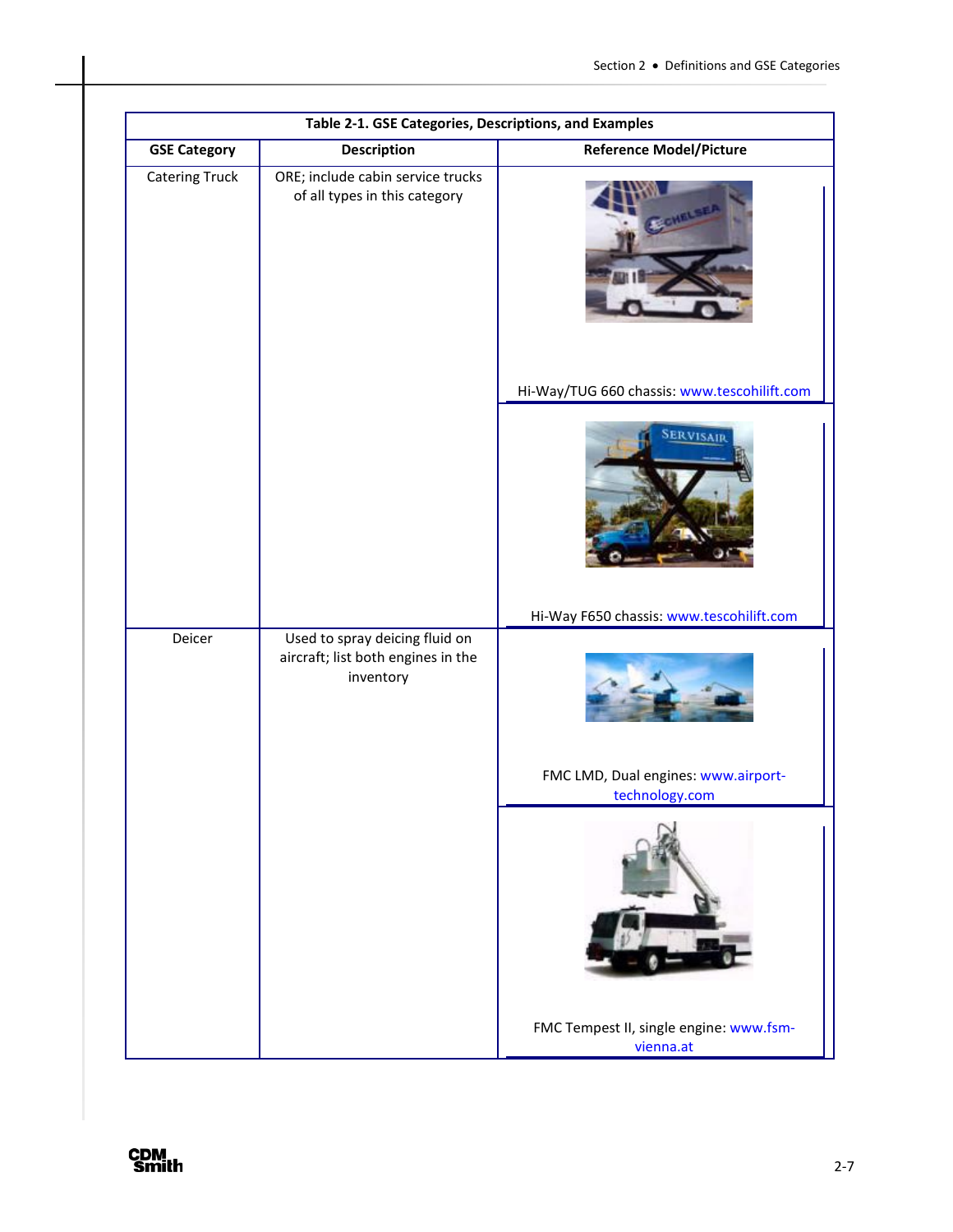| Table 2-1. GSE Categories, Descriptions, and Examples |                                                                                                                                                                                                                                                                         |                                              |  |
|-------------------------------------------------------|-------------------------------------------------------------------------------------------------------------------------------------------------------------------------------------------------------------------------------------------------------------------------|----------------------------------------------|--|
| <b>GSE Category</b>                                   | <b>Description</b>                                                                                                                                                                                                                                                      | <b>Reference Model/Picture</b>               |  |
| Fork Lift                                             | All fork lifts are included in this<br>category, including aircraft engine<br>fork lifts                                                                                                                                                                                |                                              |  |
|                                                       |                                                                                                                                                                                                                                                                         | Toyota 5,000 lb: www.loadstarmhe.com         |  |
| <b>Fuel Truck</b>                                     | ORE                                                                                                                                                                                                                                                                     |                                              |  |
|                                                       |                                                                                                                                                                                                                                                                         | F750, DART: www.dukestransportation.com      |  |
|                                                       |                                                                                                                                                                                                                                                                         |                                              |  |
|                                                       |                                                                                                                                                                                                                                                                         | DART 10,000 gal: www.dukestransportation.com |  |
| Generator                                             | PORTABLE; includes welders, light<br>stands, etc.; only include portable<br>generators in the inventory;<br>stationary emergency backup<br>generators, shop generators, and<br>handheld generators smaller than<br>the threshold cutoff (25 hp) should<br>not be listed | MD-3: www.victorygse.com                     |  |

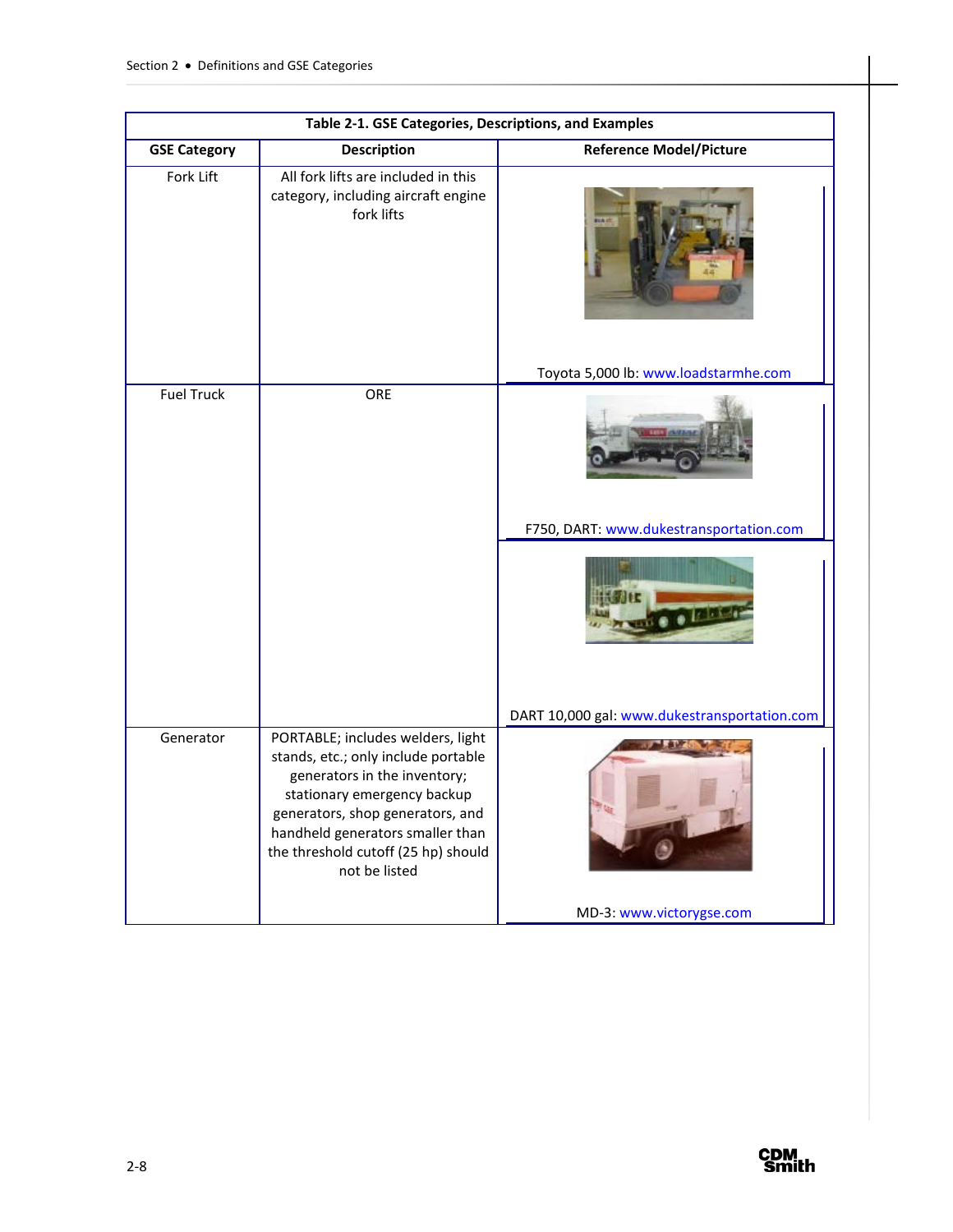|                      | Table 2-1. GSE Categories, Descriptions, and Examples                                                                                                        |                                                      |  |  |
|----------------------|--------------------------------------------------------------------------------------------------------------------------------------------------------------|------------------------------------------------------|--|--|
| <b>GSE Category</b>  | <b>Description</b>                                                                                                                                           | <b>Reference Model/Picture</b>                       |  |  |
| Ground Power<br>Unit | PORTABLE; provides electrical<br>power to aircraft located in<br>remote areas, when the APU is not<br>operational, or when the gate<br>does not supply power | Series<br><b>4000</b>                                |  |  |
|                      |                                                                                                                                                              | TLD GPU-4000: www.tld-gse.com                        |  |  |
|                      |                                                                                                                                                              | ě<br>TLD ACE: www.tld-gse.com                        |  |  |
|                      |                                                                                                                                                              | <b>Q-060</b><br>366<br>TLD GPU-4090: www.tld-gse.com |  |  |
| <b>Hydrant Truck</b> | ORE; do not include non-                                                                                                                                     |                                                      |  |  |
|                      | motorized hydrant carts                                                                                                                                      | Ford F250/F350 chassis                               |  |  |

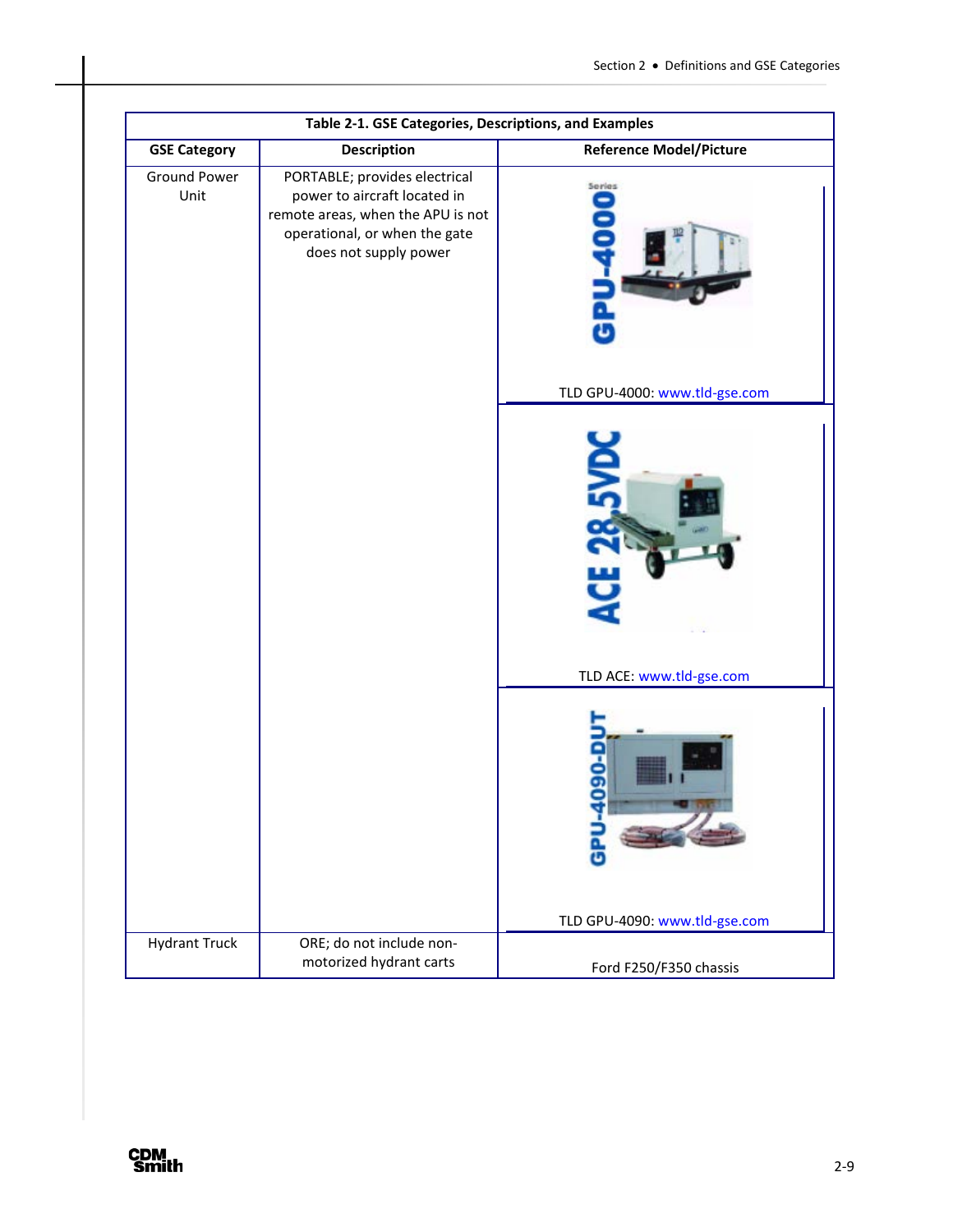| Table 2-1. GSE Categories, Descriptions, and Examples |                                 |                                                |  |
|-------------------------------------------------------|---------------------------------|------------------------------------------------|--|
| <b>GSE Category</b>                                   | <b>Description</b>              | <b>Reference Model/Picture</b>                 |  |
| Lavatory Truck                                        | ORE                             | <b>410</b><br>B                                |  |
|                                                       |                                 | TLD ACE-1410: www.tld-gse.com                  |  |
|                                                       |                                 |                                                |  |
|                                                       |                                 | Wollard TLS-770/F350 chassis: www.gseservices- |  |
|                                                       |                                 | Ilc.com                                        |  |
| Lift                                                  |                                 | ML15-20: www.tescohilift.com                   |  |
| Passenger Stand                                       | Indicate whether unit is ORE or |                                                |  |
|                                                       | not                             |                                                |  |
|                                                       |                                 | Wollard CMPS170/228: www.nmc-wollard.com       |  |

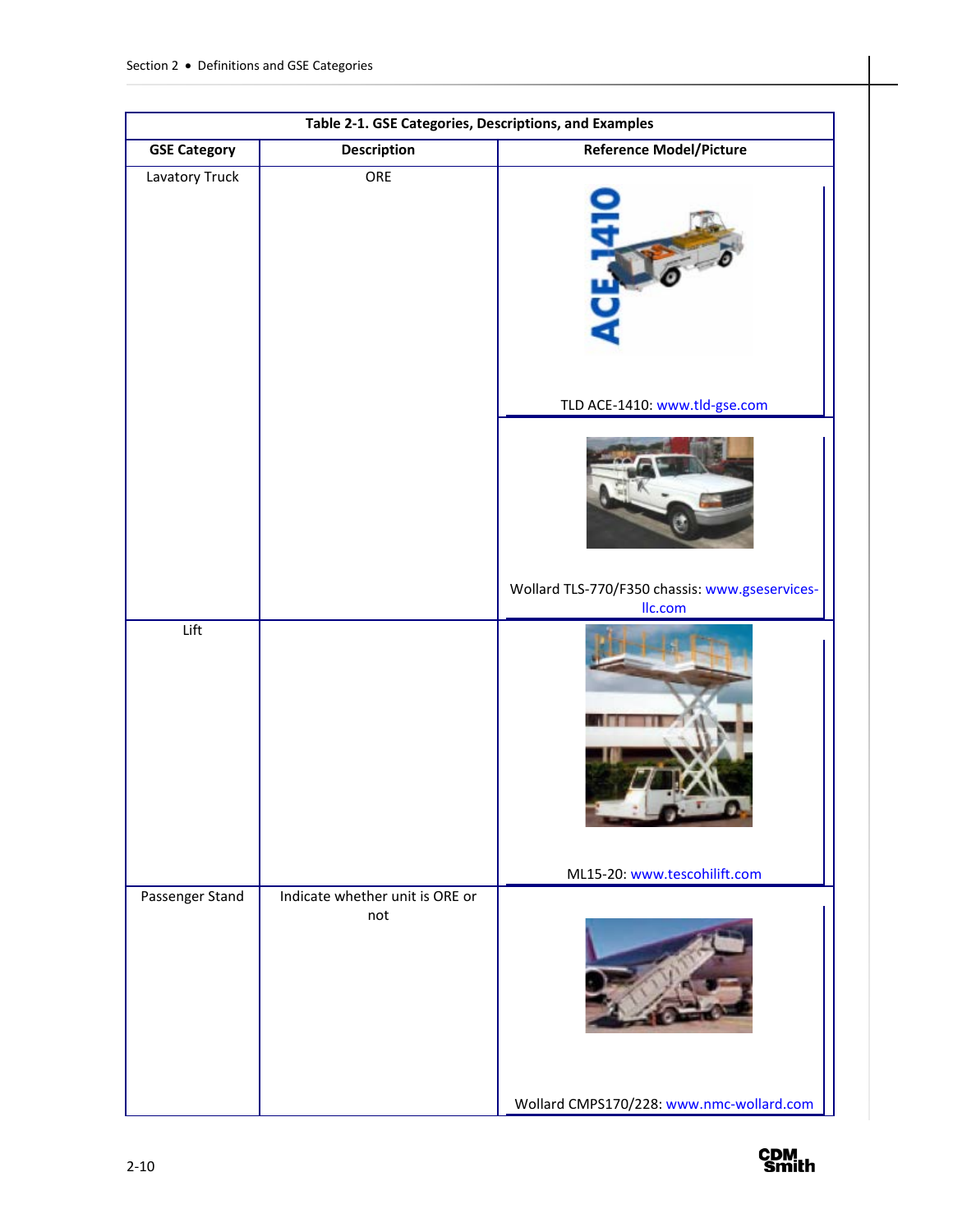| Table 2-1. GSE Categories, Descriptions, and Examples |                                                                                                                                             |                                                                                                                                                       |
|-------------------------------------------------------|---------------------------------------------------------------------------------------------------------------------------------------------|-------------------------------------------------------------------------------------------------------------------------------------------------------|
| <b>GSE Category</b>                                   | <b>Description</b>                                                                                                                          | <b>Reference Model/Picture</b>                                                                                                                        |
| Service Truck                                         | ORE; this category is broad, but<br>does not include passenger cars,<br>vans, or buses (those units should<br>be classified as "Other ORE") |                                                                                                                                                       |
|                                                       |                                                                                                                                             | Ford F250/F350: www.contentedits.com                                                                                                                  |
| Sweeper                                               | Street and shop sweepers                                                                                                                    |                                                                                                                                                       |
|                                                       |                                                                                                                                             | Tennant: www.tennantco.com                                                                                                                            |
| <b>Water Truck</b>                                    | ORE                                                                                                                                         |                                                                                                                                                       |
|                                                       |                                                                                                                                             | Wollard TWS-402, F250/F350 chassis: www.nmc-<br>wollard.com                                                                                           |
| Other ORE                                             | ORE; any ORE that absolutely does<br>not fit into a category listed above<br>(e.g., cars, buses, vans)                                      | Only categorize it as "Other" if it does not fit into<br>another category. Examples include: Ford E350<br>vans, passenger cars, Blue Bird buses, etc. |
| Other                                                 | Anything that absolutely does not<br>fit into a category listed above; do<br>not include ORE in this category<br>(see "Other ORE")          | Only categorize it as "Other" if it does not fit into<br>another category.                                                                            |

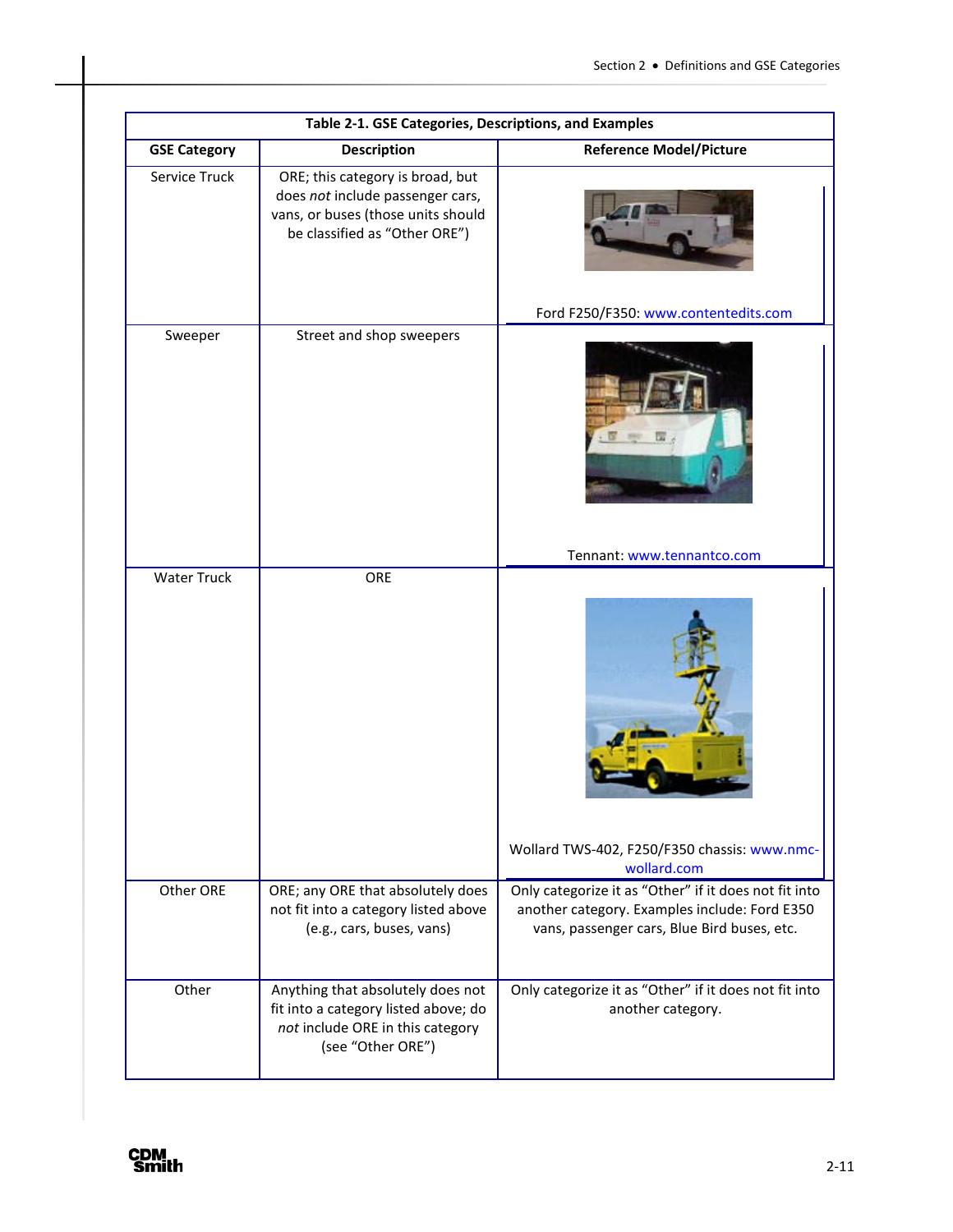This page intentionally left blank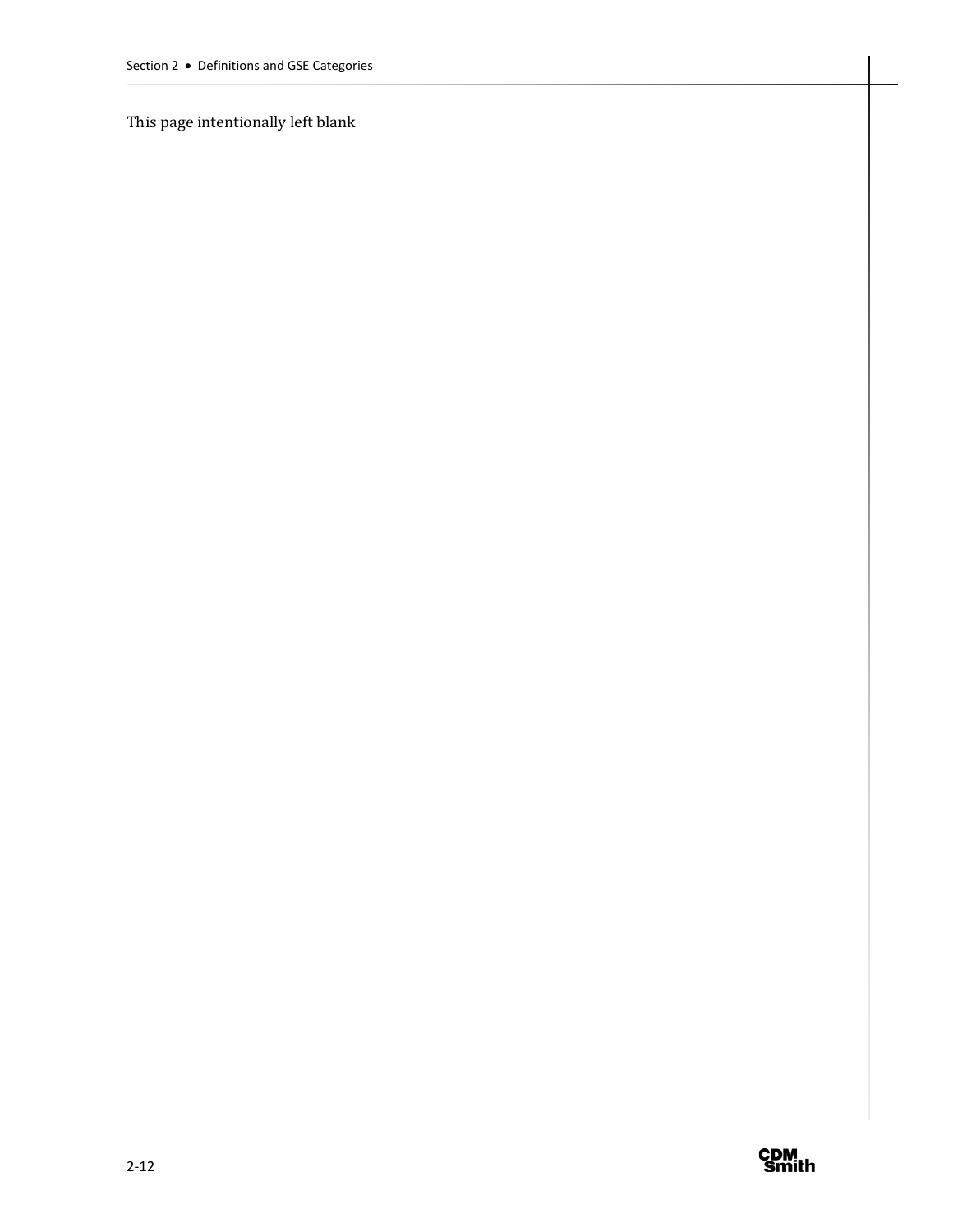# Section 3

# LAX GSE REPORTING FORMS AND EMISSION FACTOR MODEL

### 3.1 Model Overview and Availability

The LAX GSE Emission Factor Model consists of a Microsoft Excel<sup>TM</sup> workbook with a worksheets for the user (i.e., GSE Operator) to enter specific data for each piece of equipment such as GSE category, engine fuel type (i.e., diesel, gasoline, LNG/CNG, electric), engine horsepower, engine manufacture year, whether it is an "On-Road Equivalent" (ORE), and other information, as described below, which are linked to other worksheets that contain emission factors specific to the engine characteristics for each piece of equipment entered in the input worksheets, and embedded formulas that calculate the overall composite emission factor for the GSE Operator's fleet. The input worksheets also provide the ability for the user to enter certain equipment-specific emission factors in lieu of default emission factors when justified.

A copy of the LAX GSE Reporting Forms and Emission Factor Model can be downloaded at [http://www.lawa.org/gse/.](http://www.lawa.org/gse/) The LAX GSE Emission Factor Model was set up in Microsoft Excel 2010 operating in Microsoft Windows 7. Given the long history and widespread availability and use of Windows and Excel, it is generally anticipated that the LAX GSE Emission Factor Model will run satisfactorily on other recent versions of Windows and Excel, as well as on MS Office for MAC.

# 3.2 Information Required and Data Input

The intent and design of the LAX GSE Reporting Forms and Emission Factor Model are to rely on the data already provided to CARB in their ORD and PERP ATCM fleet emission calculators. In general, the GSE Operator should be able to cut and paste the data provided in the ORD Fleet Average Calculators for Large, Medium and Small Off-Road Fleets into the "ORD and LSI Equipment" tab of the LAX GSE Calculator file. In addition, the operator should be able to cut and past the data provided in the Portable Diesel Engine Emissions Report spreadsheets into the "Diesel PERP\_ATCM Equipment" tab of the LAX GSE Calculator file.

The required items of information necessary to allow the calculator to work include: (1) Engine Model Year, (2) Engine Horsepower, (3) Fuel Type (diesel, gasoline, CNG, etc.), (4) whether or not the engine meets On-Road Engine emission standards, and (5) whether or not the engine is in a designated lowuse piece of equipment.

Table 3-1 describes the types of information required for GSE subject to the ORD and LSI rules as input into the LAX GSE Reporting Forms and Emission Factor Model, which is reflected by column headings in the worksheet tab titled "ORD and LSI Equipment." Also indicated below is a delineation of whether information specific to each piece of equipment is User Defined, such as in the case of indicating the equipment type, engine horsepower, engine manufacture year, etc., or is Auto-Generated within the Model, such as in the case of "HP Bin" which will automatically determine the horsepower range to be used in selecting the emission factor based on the horsepower entered by the user (see description below).

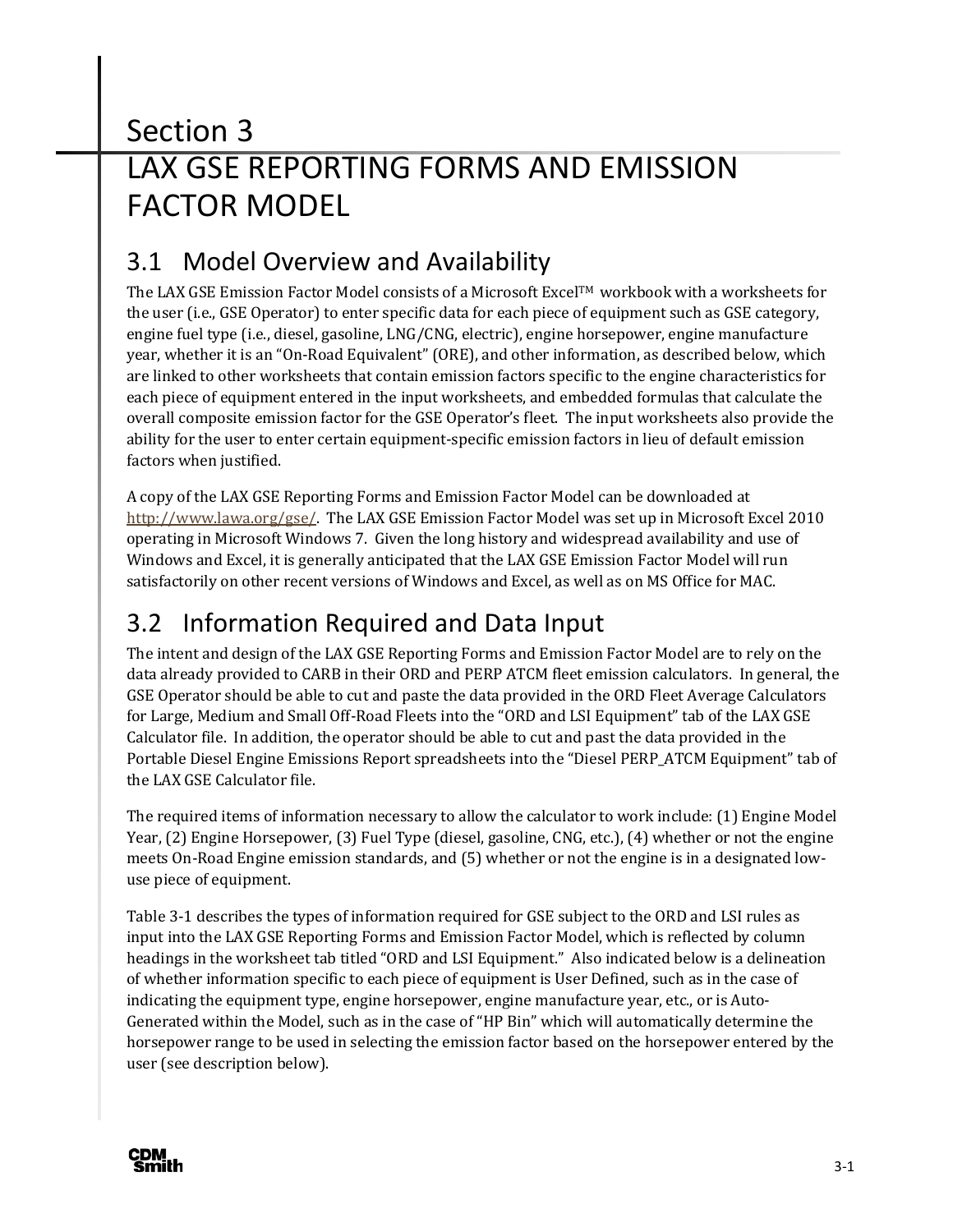It is anticipated that the information for equipment subject to the ORD Rule would be contained in one of the CARB developed calculators for Fleet Average Emission Factors for large, medium or small fleets. Therefore, the information for several columns of the LAX GSE Emission Factor Model should be cut and pasted from the GSE Operator's ORD Rule fleet emission factor calculator for off-road diesel equipment. The Operator will need to obtain the information for equipment subject to the LSI rule from other sources.

| Table 3-1. ORD and LSI Equipment Input Data                                |                          |                                                                                                                                                                                                                                                                                                                                                                                                                                                                                                                                                                                                                                                                        |  |  |
|----------------------------------------------------------------------------|--------------------------|------------------------------------------------------------------------------------------------------------------------------------------------------------------------------------------------------------------------------------------------------------------------------------------------------------------------------------------------------------------------------------------------------------------------------------------------------------------------------------------------------------------------------------------------------------------------------------------------------------------------------------------------------------------------|--|--|
|                                                                            | <b>User Defined (UD)</b> |                                                                                                                                                                                                                                                                                                                                                                                                                                                                                                                                                                                                                                                                        |  |  |
|                                                                            | or Auto-                 |                                                                                                                                                                                                                                                                                                                                                                                                                                                                                                                                                                                                                                                                        |  |  |
| <b>Column Heading</b>                                                      | <b>Generated (AG)</b>    | <b>Description and Data Source</b>                                                                                                                                                                                                                                                                                                                                                                                                                                                                                                                                                                                                                                     |  |  |
| <b>Owner GSE Type Designation</b>                                          | <b>UD</b>                | Owner's or operator's GSE type designation, such as air<br>start unit, baggage tug, belt loader, pushback, cargo<br>loader, fuel truck, etc. This information may need to be<br>obtained from the Operator's asset management data<br>for the equipment. Use the most appropriate<br>designation from Lookup Table 5 or Lookup Table 6 in<br>the Model under the tab titled<br>"DefaultHP&GSECategories." If none of the categories<br>match the unit function, then use either "Other ORE"<br>for equipment with engines certified to meet on-road<br>vehicle emission standards, or "Other" for equipment<br>with engines that meet off-road (ORD or LSI) standards. |  |  |
| <b>GSE Category</b>                                                        | AG                       | GSE category included in the California Air Resources<br>Board GSE MOU. The owner's GSE type designation is<br>used to assign the GSE category to each equipment<br>item.                                                                                                                                                                                                                                                                                                                                                                                                                                                                                              |  |  |
| Vehicle Type (or number,<br>manufacturer, or model)                        | <b>UD</b>                | The next three columns are to help keep track of each<br>vehicle while working in the calculator. Entering data                                                                                                                                                                                                                                                                                                                                                                                                                                                                                                                                                        |  |  |
| Vehicle Manufacturer (or<br>number, type, or model)                        | UD                       | into these columns is optional. The column headings<br>can be changed to keep track of Vehicle EIN, Vehicle<br>Serial Number, Owner's Vehicle Number, Vehicle Type,                                                                                                                                                                                                                                                                                                                                                                                                                                                                                                    |  |  |
| Your Vehicle Number (or type,<br>serial number, manufacturer, or<br>model) | UD                       | Vehicle Manufacturer, or Vehicle Model by clicking on<br>headings in the "ORD and LSI Equipment" tab and<br>choosing the desired option from the drop-down menu.                                                                                                                                                                                                                                                                                                                                                                                                                                                                                                       |  |  |
| Engine Model Year                                                          | UD                       | This column is for entering the engine model year of<br>each vehicle as it appears in the Operator's DOORS<br>account for equipment subject to the ORD rule. This<br>information made need to be obtained from the<br>Operator's asset management data for equipment<br>subject to the LSI rule. An engine repower by replacing<br>the current engine model year with the model year of<br>the new engine.                                                                                                                                                                                                                                                             |  |  |
| Engine Horsepower                                                          | <b>UD</b>                | Enter the horsepower of each vehicle as it appears in<br>the Operator's DOORS account into this column for<br>equipment subject to the ORD rule. This information<br>may need to be obtained from the Operator's asset<br>management data for equipment subject to the LSI rule.                                                                                                                                                                                                                                                                                                                                                                                       |  |  |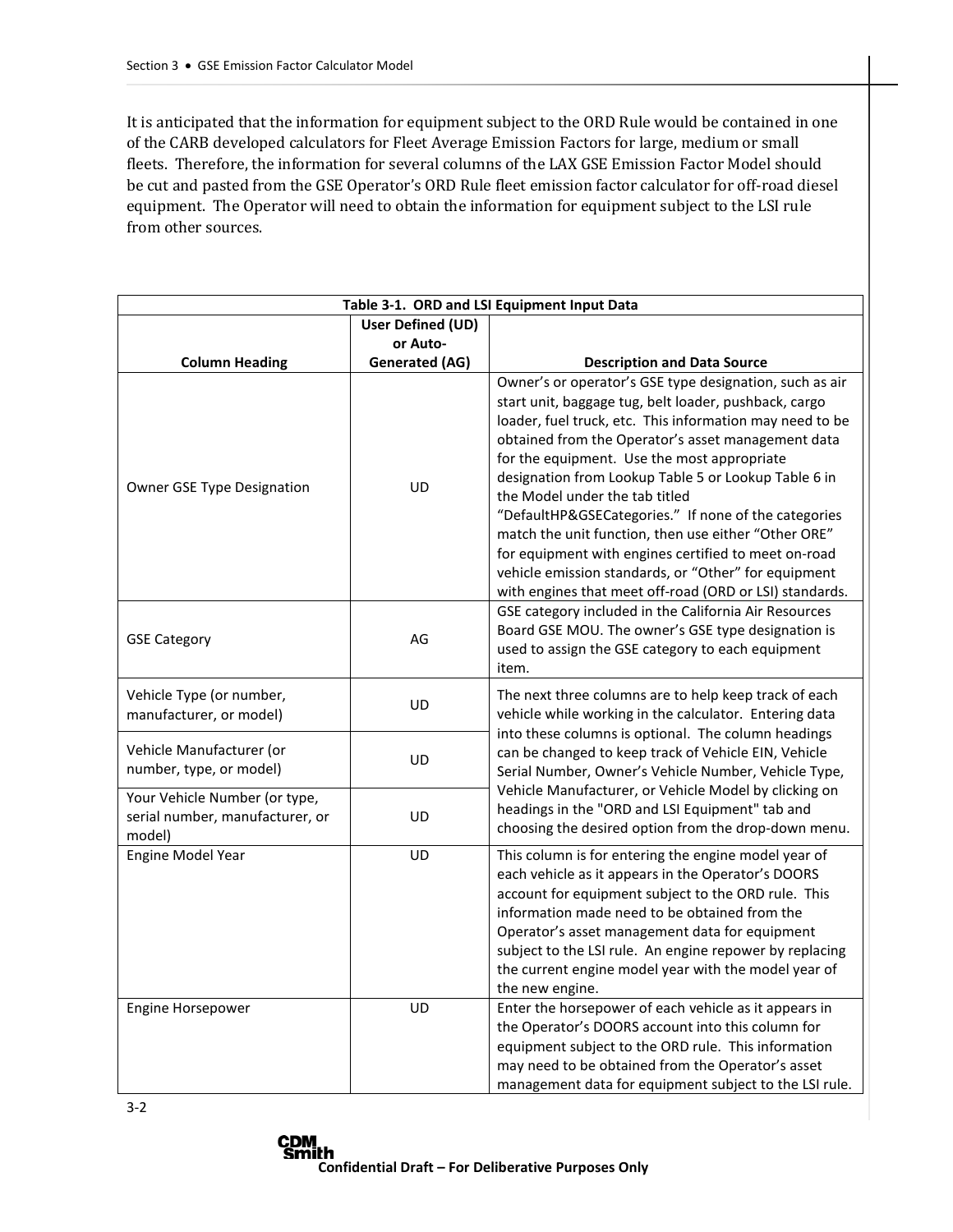| Table 3-1. ORD and LSI Equipment Input Data |                          |                                                             |  |
|---------------------------------------------|--------------------------|-------------------------------------------------------------|--|
|                                             | <b>User Defined (UD)</b> |                                                             |  |
|                                             | or Auto-                 |                                                             |  |
| <b>Column Heading</b>                       | <b>Generated (AG)</b>    | <b>Description and Data Source</b>                          |  |
| Designated Low-Use?                         | <b>UD</b>                | Vehicles may be designated as Permanent or Year-by-         |  |
|                                             |                          | Year Low-Use under the ORD rule and as Low-Use under        |  |
|                                             |                          | the LSI rule. Low-use equipment is designated by typing     |  |
|                                             |                          | "Yes" in the appropriate cell.                              |  |
| On-Road Engine?                             | <b>UD</b>                | Some off-road vehicles have engines that were certified     |  |
|                                             |                          | to on-road standards. If a vehicle's engine is certified to |  |
|                                             |                          | on-road standards, indicate as such here by typing "Yes"    |  |
|                                             |                          | in the appropriate cell.                                    |  |
| <b>Emission Factor if Non-standard</b>      | UD                       | If your vehicle's engine was certified to a different       |  |
|                                             |                          | emissions standard than usual, enter its NOx+HC             |  |
|                                             |                          | Emission Factor into the appropriate cell in this           |  |
|                                             |                          | column. Examples include equipment retrofitted with a       |  |
|                                             |                          | filter or catalyst that reduces NOx and/or HC - the         |  |
|                                             |                          | reduced NOx+HC emission factor would be entered in          |  |
|                                             |                          | this column.                                                |  |
| Fuel                                        | <b>UD</b>                | Equipment subject to the ORD Rule is assumed to be          |  |
|                                             |                          | Diesel. This tab also captures the emission factors for     |  |
|                                             |                          | equipment subject to the LSI rule, which may be             |  |
|                                             |                          | gasoline, CNG, or LPG/Propane. Finally, electric            |  |
|                                             |                          | equipment is also noted in this column.                     |  |
| HP Bin                                      | AG                       | The Horsepower provide by the user in the fifth column      |  |
|                                             |                          | above is binned into specific size categories consistent    |  |
|                                             |                          | with the ORD rule for calculating emission factors.         |  |
| Rule (ORD or LSI)                           | AG                       | Based on the user-input data provided above, the            |  |
|                                             |                          | calculator determines whether ORD or LSI rule emission      |  |
|                                             |                          | factors will be determined for each vehicle.                |  |
| Type (Off-Road or On-Road)                  | AG                       | Based on the input to the "On-Road Engine?" column,         |  |
|                                             |                          | the calculator uses off-road or on-road emission factor     |  |
|                                             |                          | tables to calculate emission factors.                       |  |
| NOx+HC EF                                   | AG                       | The NOx+HC emission factor, in grams/bhp-hr, is             |  |
|                                             |                          | obtained based on the model year, horsepower, on-           |  |
|                                             |                          | road or off-road standard, and fuel type.                   |  |

Table 3-2 describes the types of information required for GSE subject to the PERP ATCM as input into the LAX GSE Reporting Forms and Emission Factor Model, which is reflected by column headings in the worksheet tab titled "Diesel PERP\_ATCM Equipment."

It is anticipated that the information for equipment subject to the ATCM would be contained in the CARB developed calculator for the Portable Equipment Fleet Emissions Report. Therefore, the information for most of the columns of the LAX GSE Model should be cut and pasted from the GSE Operator's ATCM fleet emission factor calculator for portable diesel equipment.

GSE owners/operators that add grid-based power and/or preconditioned air to an aircraft gate or parking location after the 2015 reporting period which substantially reduces the use of combustion engine GSE, will have the opportunity to take credit for the gate conversion in the emission factor model. Credit will be given to those PERP ATCM GSE removed from service or reduced to "low-use

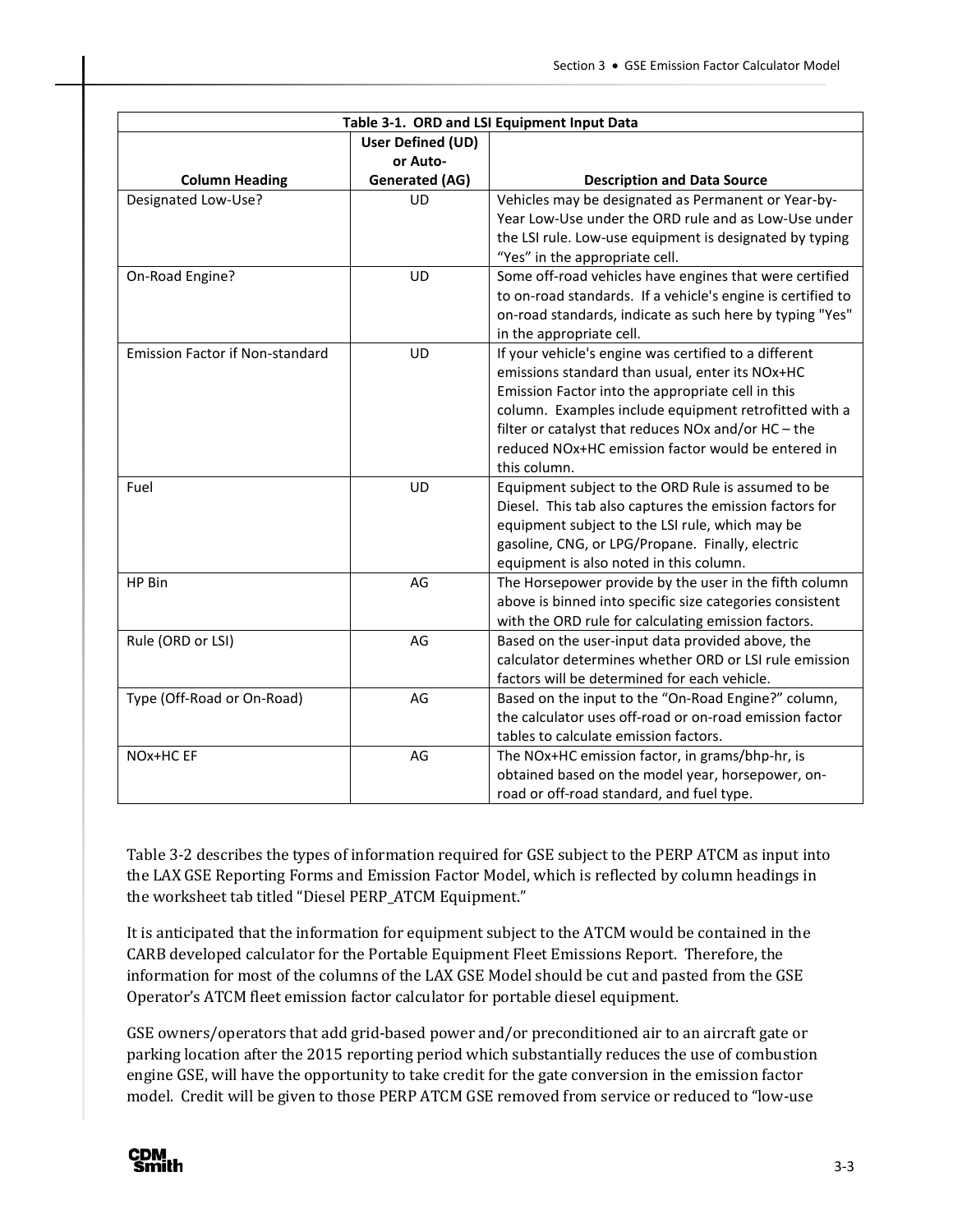only" status – the equipment removed or reduced in use will be treated as "Electric" GSE in the emission factor model. The owner/operator will need to coordinate the gate power conversion with LAWA. This coordination will need to include documentation that the GSE were used more than the "low-use only" designation prior to the conversion, and that the specified GSE have either been redesignated to "low-use only" (demonstrated by non-resettable hour or fuel meters), or been removed from service at LAX.

| Table 3-2. ATCM Portable Equipment Input Data                                       |                          |                                                                                                                                                                                                                                                                                                                                                                                                                                                                                                             |  |  |
|-------------------------------------------------------------------------------------|--------------------------|-------------------------------------------------------------------------------------------------------------------------------------------------------------------------------------------------------------------------------------------------------------------------------------------------------------------------------------------------------------------------------------------------------------------------------------------------------------------------------------------------------------|--|--|
|                                                                                     | <b>User Defined (UD)</b> |                                                                                                                                                                                                                                                                                                                                                                                                                                                                                                             |  |  |
|                                                                                     | or Auto-                 |                                                                                                                                                                                                                                                                                                                                                                                                                                                                                                             |  |  |
| <b>Column Heading</b>                                                               | <b>Generated (AG)</b>    | <b>Description and Data Source</b>                                                                                                                                                                                                                                                                                                                                                                                                                                                                          |  |  |
| <b>GSE Category</b>                                                                 | UD                       | GSE category included in the California Air Resources<br>Board GSE MOU. See the Lookup Table 5 in the<br>"DefaultHP&GSECategories" tab of the calculator for<br>acceptable categories. This information may need to be<br>obtained from the Operator's asset management data<br>for the equipment.                                                                                                                                                                                                          |  |  |
| PERP Registration Number or<br>District Permit Number                               | UD                       | This information should be contained in the PERP<br>calculator from CARB, under the "Enter <175", Enter<br>175-750", "Enter >750", and "Non-Fleet Inventory" tabs.                                                                                                                                                                                                                                                                                                                                          |  |  |
| Your Company Unit I.D. No.<br>(Optional)                                            | UD                       | Optional input: Enter your firm's unit identification<br>number for each PERP unit located at LAX.                                                                                                                                                                                                                                                                                                                                                                                                          |  |  |
| <b>Engine Family Name</b>                                                           |                          | Enter the Engine Family Name into this column LAX GSE<br>Model.<br><b>OR</b>                                                                                                                                                                                                                                                                                                                                                                                                                                |  |  |
| <b>OR</b><br>Engine Model Year                                                      | UD                       | For data contained in the PERP calculator from CARB,<br>under the tab "Non-Fleet Inventory", copy the data<br>under the Engine Manufacturer column into the LAX<br>GSE Model.                                                                                                                                                                                                                                                                                                                               |  |  |
| Horsepower                                                                          | UD                       | Enter the PERP unit Horsepower into this column of the<br>LAX GSE Model. If the horsepower is not known, the<br>GSE Category in the first column must be completed,<br>and the horsepower column can be left blank. The<br>model will use the default HP for the GSE category from<br>the "DefaultHP&GSECategories tab in the model file.                                                                                                                                                                   |  |  |
| Designated for Emergency Only<br>Use                                                | UD                       | For those PERP equipment at LAX which are designated<br>as emergency-use only or low-use only in the reports to                                                                                                                                                                                                                                                                                                                                                                                             |  |  |
| Designated for Low-Use Only                                                         | UD                       | CARB, place an "x" in the appropriate column of the<br>model.                                                                                                                                                                                                                                                                                                                                                                                                                                               |  |  |
| Original GSE replaced with Gate<br>Power and/or PC Air - Requires<br>LAWA Approval* | UD                       | For those PERP equipment at LAX which have removed<br>or re-designated as "low-use only" due the addition of<br>grid-generated gate power or preconditioned air to the<br>gate or aircraft parking location, place an "x" in the<br>appropriate column of the model. Note that the GSE<br>owner will need to demonstrate to LAWA that the GSE<br>were being used more than low-use levels, and the<br>removal or reduced use of the GSE was due to the<br>addition of grid power and/or PC air to the gate. |  |  |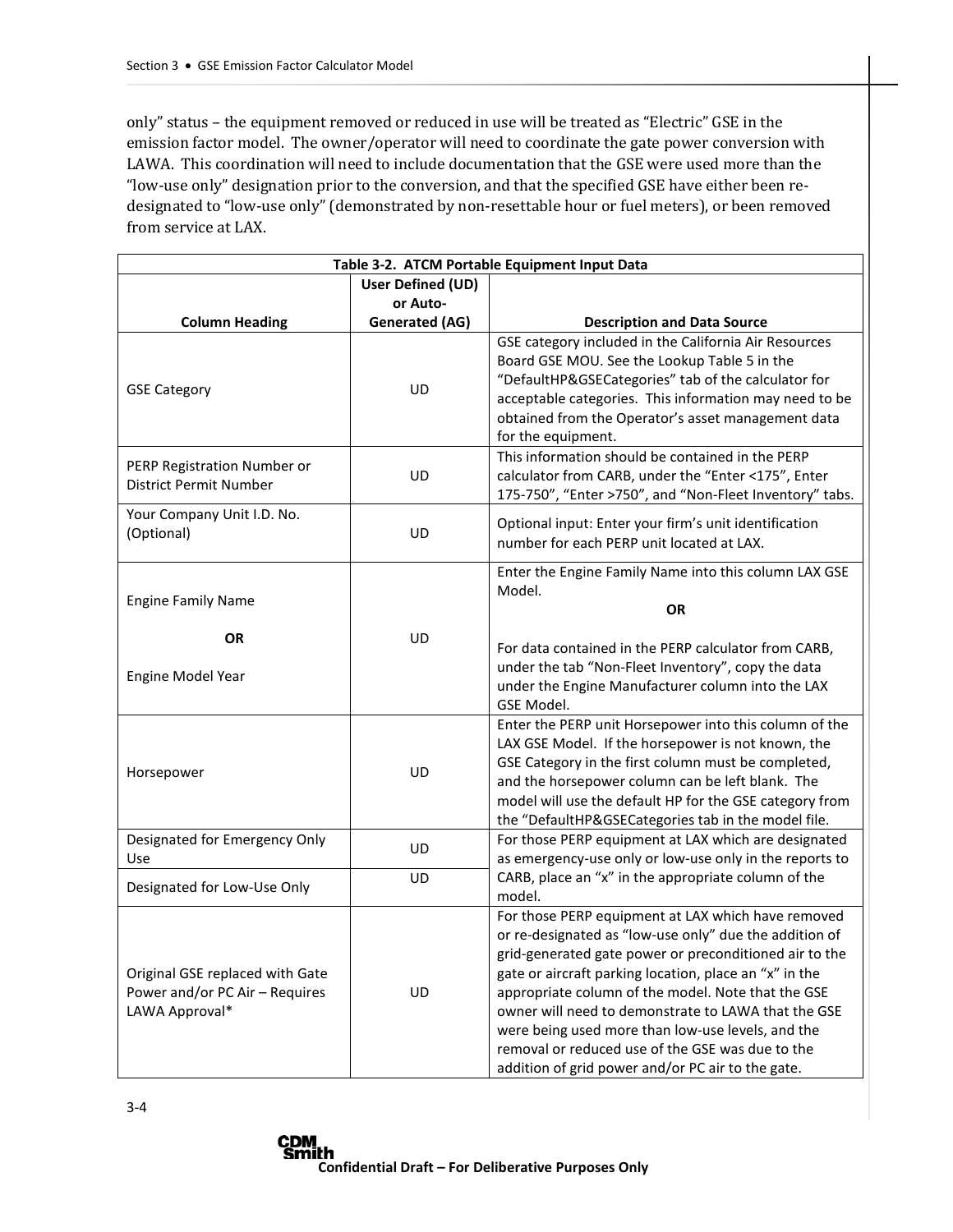| Table 3-2. ATCM Portable Equipment Input Data |                          |                                                           |  |
|-----------------------------------------------|--------------------------|-----------------------------------------------------------|--|
|                                               | <b>User Defined (UD)</b> |                                                           |  |
|                                               | or Auto-                 |                                                           |  |
| <b>Column Heading</b>                         | Generated (AG)           | <b>Description and Data Source</b>                        |  |
| HP.                                           |                          | The model either selects the HP from the Horsepower       |  |
|                                               | AG                       | column, or selects the default HP based on the GSE        |  |
|                                               |                          | Category.                                                 |  |
|                                               |                          | The HP is binned into specific size categories consistent |  |
| HP Bin                                        | AG                       | with the ORD rule for calculating NOx+HC emission         |  |
|                                               |                          | factors.                                                  |  |
|                                               |                          | The engine model year is determined from the first        |  |
| Engine Model Year                             | AG                       | letter/number in the Engine Family Name or Engine         |  |
|                                               |                          | Model Year.                                               |  |
| Fuel                                          | UD                       | Enter Diesel for PERP Diesel Equipment or other fuel if   |  |
|                                               |                          | PERP equipment is using a different fuel                  |  |
| NO <sub>x</sub> +HC EF                        | AG                       | The NOx+HC emission factor, in grams/bhp-hr, is           |  |
|                                               |                          | obtained based on the model year, horsepower, on-         |  |
|                                               |                          | road or off-road standard, and fuel type.                 |  |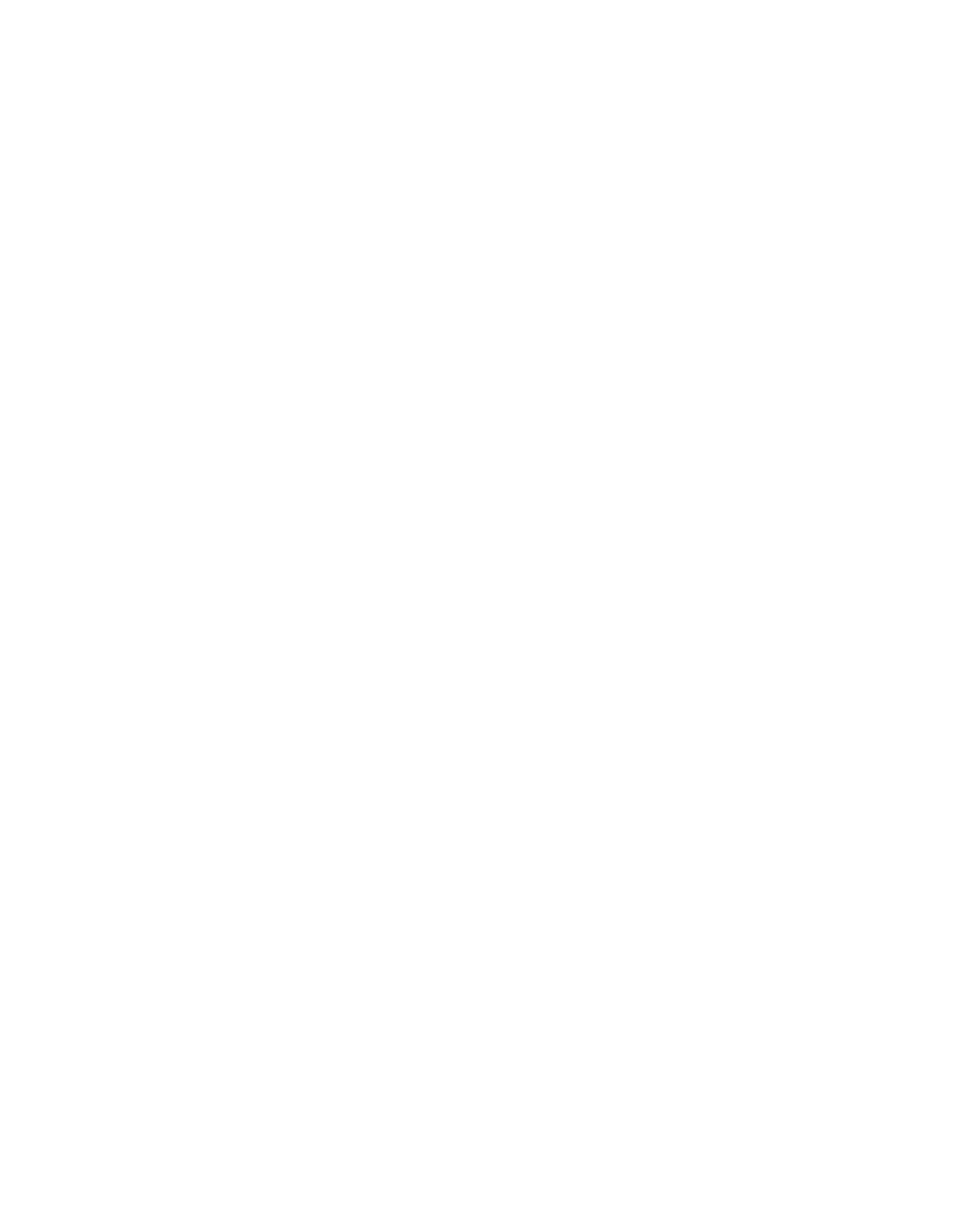# Section 4 SUBMITTAL OF CALCULATOR MODEL RESULTS FOR ANNUAL REPORT

### 4.1 Submittal of Model Results in Annual Reports for Existing GSE Operators

Each existing GSE Operator is required to submit annual reports to LAWA documenting the composition of its GSE Fleet at LAX, validating its composite emissions factor, and attesting to the accuracy of the information provided. The Annual Report shall be due on or before January 22nd of each year for the prior year, starting in 2016 e.g. reporting for the fleet as it was on December 31st of the previous year (e.g., December 31, 2015 for reporting year 2015).

Information documenting the composition of its GSE Fleet at LAX and validating its composite emissions factor will be provided through submittal of the completed LAX GSE Emission Factor Model, based on the instructions provided above in Section 3. Submittal of the Excel file shall occur by emailing to [gsereporting@lawa.org.](mailto:gsereporting@lawa.org) Any questions regarding that electronic submittal, or problems associated therewith, can be directed to either Amylou Canonizado, eMail: [gsereporting@lawa.org,](mailto:gsereporting@lawa.org) Phone: (424) 646-6483 or Norene Hastings, eMail: [gsereporting@lawa.org,](mailto:gsereporting@lawa.org) Phone: (424) 646-6487.

## 4.2 Submittal of Model Results in Annual Reports for New GSE Operators

A GSE Operator who plans to begin operations at LAX after the effective date of the GSE Emissions Reduction Policy (i.e., July 1, 2015), but prior to December 1, 2018, will be required to comply with the reporting requirements described above in Section 4.1, as of the next reporting due date. For example, a new GSE Operator who plans to begin operations at LAX on August 31, 2017, would be required to submit its inventory, emissions calculation, and attestation to LAWA no later than January 22, 2018.

A GSE Operator who plans to begin operations at LAX on or after December 1, 2018, will be required to submit an inventory of its planned GSE Fleet and calculation of its composite emissions factor, as would be reflected through completion of the LAX GSE Reporting Forms and Emission Factor Model, and a written statement attesting to the accuracy of the information provided to LAWA at least 30 days prior to commencement of operations at LAX. If the new Operator's composite emissions factor is greater than 3.0 g/bhp-hr of HC plus NOx, the new Operator will be required to submit an Action Plan that complies with the requirements set forth in the LAX Rules and Regulations related the LAX GSE Emissions Reduction Policy [http://www.lawa.org/gse/\)](http://www.lawa.org/gse/) before the new Operator will be allowed to commence operations at LAX.

The means of submitting the LAX GSE Emission Factor Model results for a new GSE Operator is the same as described above in Section 4.1.

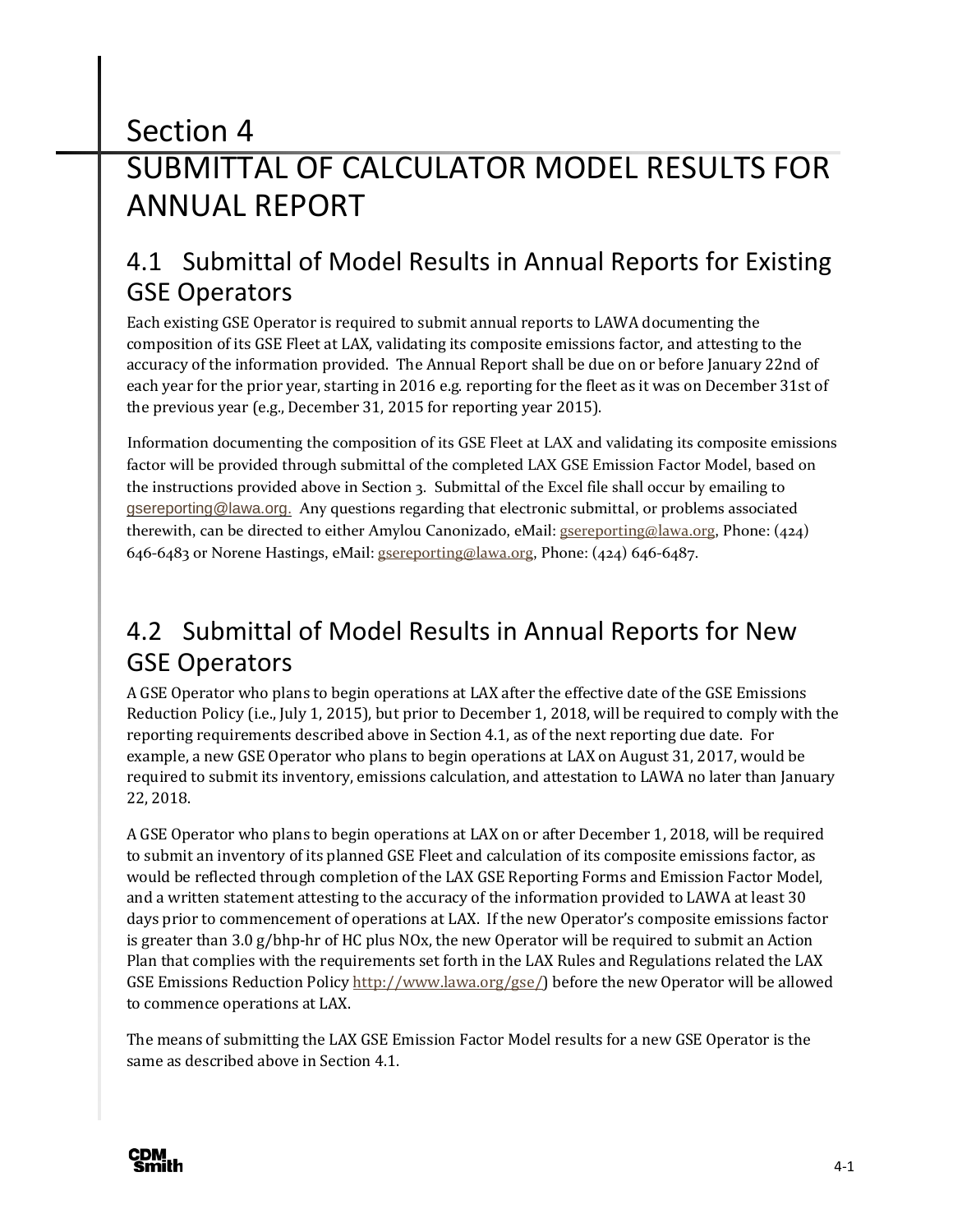#### This page intentionally left blank